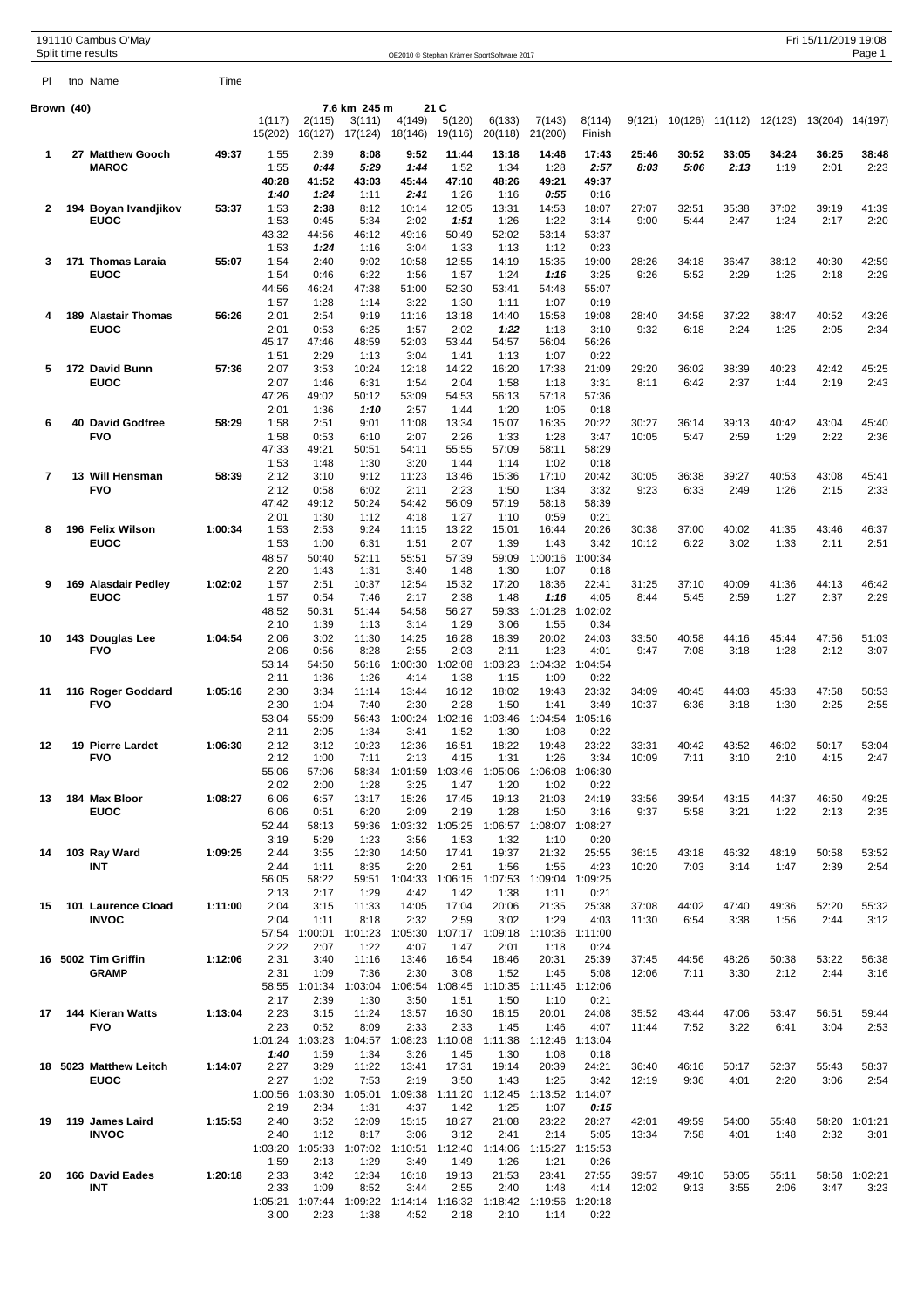|            | 191110 Cambus O'May<br>Split time results |         |                         |                         |                   |                   |                   | OE2010 © Stephan Krämer SportSoftware 2017 |                   |                         |                |                                  |                 |                         | Fri 15/11/2019 19:08              | Page 2          |
|------------|-------------------------------------------|---------|-------------------------|-------------------------|-------------------|-------------------|-------------------|--------------------------------------------|-------------------|-------------------------|----------------|----------------------------------|-----------------|-------------------------|-----------------------------------|-----------------|
| PI.        | tno Name                                  | Time    |                         |                         |                   |                   |                   |                                            |                   |                         |                |                                  |                 |                         |                                   |                 |
| Brown (40) |                                           |         |                         |                         | 7.6 km 245 m      |                   | 21 C              | (cont.)                                    |                   |                         |                |                                  |                 |                         |                                   |                 |
|            |                                           |         | 1(117)<br>15(202)       | 2(115)<br>16(127)       | 3(111)<br>17(124) | 4(149)<br>18(146) | 5(120)<br>19(116) | 6(133)<br>20(118)                          | 7(143)<br>21(200) | 8(114)<br>Finish        | 9(121)         |                                  |                 | 10(126) 11(112) 12(123) | 13(204) 14(197)                   |                 |
| 21         | 157 Lachlan Kirk                          | 1:21:53 | 3:12                    | 4:12                    | 14:25             | 18:12             | 21:06             | 23:47                                      | 25:48             | 29:44                   | 44:16          | 54:15                            | 57:29           | 59:12                   | 1:02:14                           | 1:05:13         |
|            | <b>GRAMP</b>                              |         | 3:12<br>1:07:17 1:10:04 | 1:00                    | 10:13<br>1:12:25  | 3:47<br>1:17:15   | 2:54<br>1:19:02   | 2:41<br>1:20:35                            | 2:01<br>1:21:36   | 3:56<br>1:21:53         | 14:32          | 9:59                             | 3:14            | 1:43                    | 3:02                              | 2:59            |
|            |                                           |         | 2:04                    | 2:47                    | 2:21              | 4:50              | 1:47              | 1:33                                       | 1:01              | 0:17                    |                |                                  |                 |                         |                                   |                 |
| 22         | 247 James Ball                            | 1:22:10 | 2:55                    | 4:07                    | 13:38             | 16:46             | 21:29             | 23:25                                      | 25:21             | 32:05                   | 46:31          | 55:34                            | 59:34           | 1:01:28                 | 1:04:05                           | 1:07:05         |
|            | <b>AUOC</b>                               |         | 2:55<br>1:09:18         | 1:12<br>1:11:02         | 9:31<br>1:13:01   | 3:08<br>1:17:10   | 4:43<br>1:18:56   | 1:56<br>1:20:36                            | 1:56<br>1:21:48   | 6:44<br>1:22:10         | 14:26          | 9:03                             | 4:00            | 1:54                    | 2:37                              | 3:00            |
|            |                                           |         | 2:13                    | 1:44                    | 1:59              | 4:09              | 1:46              | 1:40                                       | 1:12              | 0:22                    |                |                                  |                 |                         |                                   |                 |
| 23         | 69 Brad Connor<br><b>FVO</b>              | 1:22:53 | 2:53<br>2:53            | 4:02<br>1:09            | 15:55<br>11:53    | 19:17<br>3:22     | 22:25<br>3:08     | 24:31<br>2:06                              | 26:26<br>1:55     | 30:55<br>4:29           | 42:21<br>11:26 | 50:06<br>7:45                    | 54:14<br>4:08   | 55:52<br>1:38           | 58:43<br>2:51                     | 1:02:06<br>3:23 |
|            |                                           |         | 1:06:38                 | 1:08:48                 | 1:10:40           | 1:16:59           | 1:19:18           | 1:21:04                                    | 1:22:30           | 1:22:53                 |                |                                  |                 |                         |                                   |                 |
| 24         |                                           | 1:23:05 | 4:32<br>3:43            | 2:10<br>4:48            | 1:52<br>14:25     | 6:19<br>17:03     | 2:19<br>19:53     | 1:46<br>22:11                              | 1:26<br>23:51     | 0:23<br>28:57           | 45:44          |                                  | 59:52           | 1:02:18                 | 1:04:53                           |                 |
|            | 122 Jon Shepherd<br><b>INVOC</b>          |         | 3:43                    | 1:05                    | 9:37              | 2:38              | 2:50              | 2:18                                       | 1:40              | 5:06                    | 16:47          | 53:36<br>7:52                    | 6:16            | 2:26                    | 2:35                              | 1:07:50<br>2:57 |
|            |                                           |         | 1:10:00                 | 1:11:44                 | 1:13:24           | 1:18:14           | 1:20:03           | 1:21:31                                    | 1:22:43           | 1:23:05                 |                |                                  |                 |                         |                                   |                 |
| 25         | 222 Peter O'Hara                          | 1:24:38 | 2:10<br>2:39            | 1:44<br>3:54            | 1:40<br>14:49     | 4:50<br>18:03     | 1:49<br>21:47     | 1:28<br>25:35                              | 1:12<br>28:02     | 0:22<br>32:30           | 45:05          | 53:18                            | 57:47           | 1:01:28                 | 1:04:09                           | 1:07:17         |
|            | <b>ESOC</b>                               |         | 2:39                    | 1:15                    | 10:55             | 3:14              | 3:44              | 3:48                                       | 2:27              | 4:28                    | 12:35          | 8:13                             | 4:29            | 3:41                    | 2:41                              | 3:08            |
|            |                                           |         | 1:09:44<br>2:27         | 1:12:19<br>2:35         | 1:14:26<br>2:07   | 1:18:55<br>4:29   | 1:21:05<br>2:10   | 1:22:55<br>1:50                            | 1:24:13<br>1:18   | 1:24:38<br>0:25         |                |                                  |                 |                         |                                   |                 |
| 26         | 60 William Ivory                          | 1:26:57 | 3:30                    | 4:54                    | 14:18             | 17:27             | 20:55             | 24:58                                      | 27:10             | 34:11                   | 47:23          | 54:45                            | 58:46           | 1:01:06                 | 1:04:39                           | 1:08:01         |
|            | INT                                       |         | 3:30                    | 1:24                    | 9:24              | 3:09              | 3:28              | 4:03                                       | 2:12              | 7:01                    | 13:12          | 7:22                             | 4:01            | 2:20                    | 3:33                              | 3:22            |
|            |                                           |         | 1:10:34<br>2:33         | 1:14:01<br>3:27         | 1:16:11<br>2:10   | 1:21:42<br>5:31   | 1:24:00<br>2:18   | 1:25:30<br>1:30                            | 1:26:37<br>1:07   | 1:26:57<br>0:20         |                |                                  |                 |                         |                                   |                 |
| 27         | 173 Michael Stanwix                       | 1:27:53 | 2:45                    | 3:40                    | 14:18             | 17:18             | 21:22             | 23:02                                      | 26:38             | 30:44                   | 44:57          | 55:20                            | 1:00:04         | 1:02:42                 | 1:06:18                           | 1:09:45         |
|            | <b>EUOC</b>                               |         | 2:45<br>1:12:42         | 0:55<br>1:15:21         | 10:38<br>1:16:57  | 3:00<br>1:22:05   | 4:04<br>:24:29    | 1:40<br>1:26:17                            | 3:36<br>1:27:33   | 4:06<br>1:27:53         | 14:13          | 10:23                            | 4:44            | 2:38                    | 3:36                              | 3:27            |
|            |                                           |         | 2:57                    | 2:39                    | 1:36              | 5:08              | 2:24              | 1:48                                       | 1:16              | 0:20                    |                |                                  |                 |                         |                                   |                 |
| 28         | 159 Ian Hamilton<br><b>GRAMP</b>          | 1:29:53 | 3:00<br>3:00            | 4:30<br>1:30            | 14:40<br>10:10    | 17:44<br>3:04     | 21:00<br>3:16     | 24:00<br>3:00                              | 26:19<br>2:19     | 32:10<br>5:51           | 46:50          | 55:48<br>8:58                    | 59:54<br>4:06   | 1:02:06<br>2:12         | 1:06:11<br>4:05                   | 1:09:58<br>3:47 |
|            |                                           |         | 1:13:22                 | 1:16:22                 | 1:18:27           | 1:23:39           | 1:26:10           | 1:28:04                                    | 1:29:29           | 1:29:53                 | 14:40          |                                  |                 |                         |                                   |                 |
|            |                                           |         | 3:24                    | 3:00                    | 2:05              | 5:12              | 2:31              | 1:54                                       | 1:25              | 0:24                    |                |                                  |                 |                         |                                   |                 |
| 29         | 107 Drew Tivendale<br><b>MAROC</b>        | 1:30:26 | 2:28<br>2:28            | 3:24<br>0:56            | 11:52<br>8:28     | 15:00<br>3:08     | 17:48<br>2:48     | 20:09<br>2:21                              | 21:36<br>1:27     | 27:04<br>5:28           | 39:23<br>12:19 | 48:33<br>9:10                    | 52:47<br>4:14   | 1:00:44<br>7:57         | 1:03:43<br>2:59                   | 1:08:07<br>4:24 |
|            |                                           |         | 1:10:22                 | 1:16:16                 | 1:18:57           | 1:24:03           | 1:26:16           | 1:28:47                                    | 1:30:03           | 1:30:26                 |                |                                  |                 |                         |                                   |                 |
| 30         | <b>9 Tim Darlow</b>                       | 1:37:18 | 2:15<br>3:59            | 5:54<br>5:48            | 2:41<br>15:42     | 5:06<br>19:24     | 2:13<br>23:02     | 2:31<br>26:46                              | 1:16<br>29:05     | 0:23<br>35:09           | 56:39          | 1:05:52                          | 1:09:37         | 1:11:50                 | 1:15:01                           | 1:18:51         |
|            | RR                                        |         | 3:59                    | 1:49                    | 9:54              | 3:42              | 3:38              | 3:44                                       | 2:19              | 6:04                    | 21:30          | 9:13                             | 3:45            | 2:13                    | 3:11                              | 3:50            |
|            |                                           |         | 1:24:12<br>5:21         | 1:26:41<br>2:29         | 1:28:28<br>1:47   | 1:32:27<br>3:59   | 1:34:17<br>1:50   | 1:35:47<br>1:30                            | 1:36:55           | 1:37:18<br>0:23         |                |                                  |                 |                         |                                   |                 |
| 31         | 5014 Carolyn McLeod                       | 1:41:40 | 5:08                    | 6:55                    | 18:25             | 21:47             | 25:56             | 28:29                                      | 1:08<br>30:49     | 37:13                   | 53:33          | 1:02:35                          | 1:08:58         | 1:10:52                 | 1:14:36                           | 1:18:46         |
|            | <b>GRAMP</b>                              |         | 5:08                    | 1:47                    | 11:30             | 3:22              | 4:09              | 2:33                                       | 2:20              | 6:24                    | 16:20          | 9:02                             | 6:23            | 1:54                    | 3:44                              | 4:10            |
|            |                                           |         | 1:21:49<br>3:03         | 1:27:37<br>5:48         | 29:40<br>2:03     | 1:34:59<br>5:19   | :37:41<br>2:42    | 1:39:44<br>2:03                            | 1:41:15<br>1:31   | 1:41:40<br>0:25         |                |                                  |                 |                         |                                   |                 |
| 32         | 50 Ben Brown                              | 1:45:23 | 2:49                    | 3:53                    | 13:19             | 17:37             | 21:02             | 24:06                                      | 26:35             | 33:00                   | 50:05          |                                  | 1:02:07 1:07:09 | 1:09:51                 | 1:14:33 1:20:00                   |                 |
|            | <b>ESOC</b>                               |         | 2:49<br>1:23:11         | 1:04<br>1:27:01         | 9:26<br>1:30:21   | 4:18<br>1:36:32   | 3:25<br>1:39:52   | 3:04<br>1:42:38                            | 2:29<br>1:45:04   | 6:25<br>1:45:23         | 17:05          | 12:02                            | 5:02            | 2:42                    | 4:42                              | 5:27            |
|            |                                           |         | 3:11                    | 3:50                    | 3:20              | 6:11              | 3:20              | 2:46                                       | 2:26              | 0:19                    |                |                                  |                 |                         |                                   |                 |
|            | 33 5015 lain McLeod<br><b>GRAMP</b>       | 1:50:48 | 3:35<br>3:35            | 5:09<br>1:34            | 16:37<br>11:28    | 20:07<br>3:30     | 24:15<br>4:08     | 27:16<br>3:01                              | 29:24<br>2:08     | 35:57<br>6:33           | 17:45          | 53:42 1:07:51 1:12:46<br>14:09   | 4:55            | 2:36                    | 1:15:22  1:19:10  1:23:24<br>3:48 | 4:14            |
|            |                                           |         | 1:27:20                 | 1:33:38                 | 1:36:05           | 1:43:23           | 1:46:22           | 1:48:31                                    | 1:50:19           | 1:50:48                 |                |                                  |                 |                         |                                   |                 |
|            |                                           |         | 3:56                    | 6:18                    | 2:27              | 7:18              | 2:59              | 2:09                                       | 1:48              | 0:29                    |                |                                  |                 |                         |                                   |                 |
| 34         | 95 David Esson<br><b>GRAMP</b>            | 2:07:57 | 4:01<br>4:01            | 5:48<br>1:47            | 22:14<br>16:26    | 28:18<br>6:04     | 32:52<br>4:34     | 36:23<br>3:31                              | 39:13<br>2:50     | 45:59<br>6:46           | 20:13          | 1:06:12 1:17:26 1:24:00<br>11:14 | 6:34            | 1:27:00<br>3:00         | 1:32:13 1:38:20<br>5:13           | 6:07            |
|            |                                           |         | 1:42:48                 | 1:47:17                 | 1:50:24           | 1:57:54           | 2:02:03           | 2:04:55                                    |                   | 2:07:20 2:07:57         |                |                                  |                 |                         |                                   |                 |
| 35         | 237 Philip Kenyon                         | 2:13:00 | 4:28<br>4:13            | 4:29<br>6:13            | 3:07<br>22:21     | 7:30<br>32:14     | 4:09<br>36:16     | 2:52<br>39:51                              | 2:25<br>42:50     | 0:37<br>49:24           |                | 1:07:47 1:21:12 1:27:37          |                 | 1:30:22                 | 1:33:33 1:38:57                   |                 |
|            | MOR                                       |         | 4:13                    | 2:00                    | 16:08             | 9:53              | 4:02              | 3:35                                       | 2:59              | 6:34                    | 18:23          | 13:25                            | 6:25            | 2:45                    | 3:11                              | 5:24            |
|            |                                           |         | 13:49                   | 1:52:46 1:56:15<br>3:29 | 1:59:17<br>3:02   | 2:06:01<br>6:44   | 2:21              | 2:08:22 2:11:06<br>2:44                    | 1:24              | 2:12:30 2:13:00<br>0:30 |                |                                  |                 |                         |                                   |                 |
|            |                                           |         |                         |                         |                   |                   |                   |                                            |                   |                         |                |                                  |                 |                         |                                   |                 |
|            | 5016 Katrina McLeod<br><b>GRAMP</b>       | mp      | 2:56<br>2:56            | 4:07<br>1:11            | 13:46<br>9:39     | 17:20<br>3:34     | 21:12<br>3:52     | 24:05<br>2:53                              | 26:05<br>2:00     | 32:43<br>6:38           | 49:19<br>16:36 | 59:07<br>9:48                    | 1:03:33<br>4:26 | 1:05:47<br>2:14         | 1:09:20 1:13:34<br>3:33           | 4:14            |
|            |                                           |         | 1:16:16                 | 1:35:15                 | -----             | -----             | -----             | -----                                      | 1:41:29           | 1:42:03                 |                |                                  |                 |                         |                                   |                 |
|            | 65 Paul Hammond                           | mp      | 2:42<br>-----           | 18:59<br>-----          | -----             |                   | -----             | -----                                      | 6:14<br>-----     | 0:34<br>-----           | 19:04          | 27:24                            | 31:21           | 36:25                   |                                   |                 |
|            | <b>FVO</b>                                |         |                         |                         |                   |                   |                   |                                            |                   |                         | 19:04          | 8:20                             | 3:57            | 5:04                    |                                   |                 |
|            |                                           |         | -----                   | -----                   | -----             | -----             | -----             | -----                                      | -----             |                         |                |                                  |                 |                         |                                   |                 |
|            | 191 Tom Lines                             | disq    | 1:51                    | 2:39                    | 11:26             | 13:20             | 15:24             | 17:15                                      | 18:36             | 22:04                   | 30:17          | 35:36                            | 38:52           | 40:06                   | 42:01                             | 44:16           |
|            | <b>EUOC</b>                               |         | 1:51                    | 0:48                    | 8:47              | 1:54              | 2:04              | 1:51                                       | 1:21              | 3:28                    | 8:13           | 5:19                             | 3:16            | 1:14                    | 1:55                              | 2:15            |
|            |                                           |         | 46:31<br>2:15           | 48:20<br>1:49           | 49:30<br>1:10     | 54:55<br>5:25     | 56:14<br>1:19     | 57:21<br>1:07                              | 58:22<br>1:01     | 58:41<br>0:19           |                |                                  |                 |                         |                                   |                 |
|            | 183 Mark Nixon                            | dns     |                         |                         |                   |                   |                   |                                            |                   |                         |                |                                  |                 |                         |                                   |                 |
|            | <b>FVO</b>                                |         |                         |                         |                   |                   |                   |                                            |                   |                         |                |                                  |                 |                         |                                   |                 |

- **179 Noah Howlett dns**
	- **EUOC**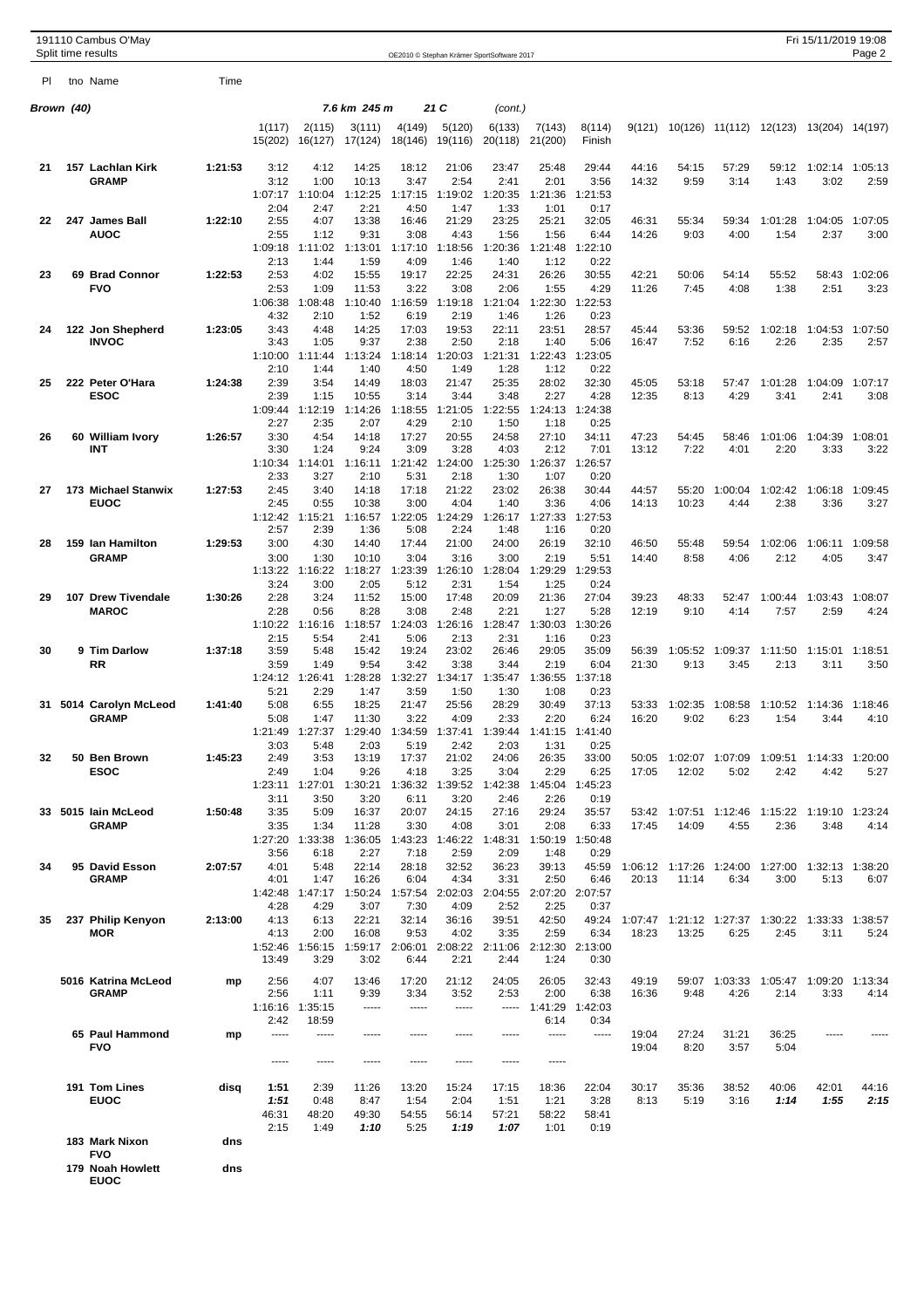|                |                  | 191110 Cambus O'May<br>Split time results |         |                                       |                                         |                        |               |                | OE2010 © Stephan Krämer SportSoftware 2017 |                |               |               |               |                 |               | Fri 15/11/2019 19:08 | Page 3          |
|----------------|------------------|-------------------------------------------|---------|---------------------------------------|-----------------------------------------|------------------------|---------------|----------------|--------------------------------------------|----------------|---------------|---------------|---------------|-----------------|---------------|----------------------|-----------------|
| PI             |                  | tno Name                                  | Time    |                                       |                                         |                        |               |                |                                            |                |               |               |               |                 |               |                      |                 |
|                | <b>Blue</b> (65) |                                           |         | 1(115)<br>15(200)                     | 2(120)<br>Finish                        | 5.8 km 190 m<br>3(133) | 4(143)        | 15 C<br>5(114) | 6(121)                                     | 7(126)         | 8(197)        | 9(202)        |               | 10(127) 11(124) | 12(146)       |                      | 13(116) 14(118) |
| 1              |                  | 190 Zoe Harding<br><b>EUOC</b>            | 48:25   | 1:50<br>1:50<br>48:04                 | 5:37<br>3:47<br>48:25                   | 7:21<br>1:44           | 8:54<br>1:33  | 13:19<br>4:25  | 23:57<br>10:38                             | 31:03<br>7:06  | 34:42<br>3:39 | 36:42<br>2:00 | 38:50<br>2:08 | 40:09<br>1:19   | 43:45<br>3:36 | 45:22<br>1:37        | 46:57<br>1:35   |
| $\mathbf{2}$   |                  | 102 Ewan Musgrave<br><b>MAROC</b>         | 48:32   | 1:07<br>1:40<br>1:40<br>48:13<br>1:13 | 0:21<br>5:37<br>3:57<br>48:32<br>0:19   | 7:43<br>2:06           | 9:25<br>1:42  | 13:04<br>3:39  | 24:03<br>10:59                             | 31:08<br>7:05  | 34:47<br>3:39 | 36:58<br>2:11 | 38:33<br>1:35 | 40:03<br>1:30   | 43:20<br>3:17 | 45:25<br>2:05        | 47:00<br>1:35   |
| 3              |                  | 197 John Getliff<br><b>MAROC</b>          | 50:25   | 1:45<br>1:45<br>50:06<br>1:05         | 6:24<br>4:39<br>50:25<br>0:19           | 7:57<br>1:33           | 9:31<br>1:34  | 13:56<br>4:25  | 24:09<br>10:13                             | 32:15<br>8:06  | 35:35<br>3:20 | 37:41<br>2:06 | 39:31<br>1:50 | 41:09<br>1:38   | 45:06<br>3:57 | 46:52<br>1:46        | 49:01<br>2:09   |
| 4              |                  | 178 Helen Ockenden<br><b>EUOC</b>         | 53:02   | 2:09<br>2:09<br>52:40<br>1:15         | 6:19<br>4:10<br>53:02<br>0:22           | 8:02<br>1:43           | 9:42<br>1:40  | 14:52<br>5:10  | 26:05<br>11:13                             | 32:53<br>6:48  | 37:25<br>4:32 | 39:52<br>2:27 | 42:31<br>2:39 | 43:48<br>1:17   | 47:48<br>4:00 | 49:36<br>1:48        | 51:25<br>1:49   |
| 5              |                  | 180 Eilidh Campbell<br><b>MAROC</b>       | 53:51   | 2:06<br>2:06<br>53:27<br>1:17         | 6:42<br>4:36<br>53:51<br>0:24           | 8:28<br>1:46           | 10:37<br>2:09 | 14:23<br>3:46  | 26:20<br>11:57                             | 33:53<br>7:33  | 38:03<br>4:10 | 40:19<br>2:16 | 43:01<br>2:42 | 44:38<br>1:37   | 48:36<br>3:58 | 50:41<br>2:05        | 52:10<br>1:29   |
| 6              |                  | 123 Oscar Shepherd<br><b>INVOC</b>        | 54:08   | 1:50<br>1:50<br>53:48<br>1:03         | 5:30<br>3:40<br>54:08<br>0:20           | 13:05<br>7:35          | 14:38<br>1:33 | 18:56<br>4:18  | 29:59<br>11:03                             | 37:07<br>7:08  | 40:41<br>3:34 | 42:45<br>2:04 | 44:34<br>1:49 | 45:48<br>1:14   | 49:21<br>3:33 | 51:24<br>2:03        | 52:45<br>1:21   |
| $\overline{7}$ |                  | 52 Rachel Brown<br><b>ESOC</b>            | 54:12   | 2:05<br>2:05<br>53:50                 | 6:56<br>4:51<br>54:12                   | 9:23<br>2:27           | 12:03<br>2:40 | 16:34<br>4:31  | 27:07<br>10:33                             | 35:00<br>7:53  | 39:04<br>4:04 | 41:19<br>2:15 | 43:30<br>2:11 | 45:11<br>1:41   | 49:23<br>4:12 | 51:13<br>1:50        | 52:37<br>1:24   |
| 8              |                  | 5001 Sam Griffin<br><b>GRAMP</b>          | 55:24   | 1:13<br>4:08<br>4:08<br>55:06<br>0:55 | 0:22<br>8:29<br>4:21<br>55:24<br>0:18   | 10:43<br>2:14          | 12:04<br>1:21 | 16:50<br>4:46  | 27:30<br>10:40                             | 34:54<br>7:24  | 39:05<br>4:11 | 43:16<br>4:11 | 46:04<br>2:48 | 47:48<br>1:44   | 51:03<br>3:15 | 52:53<br>1:50        | 54:11<br>1:18   |
| 9              |                  | 47 Sam Gomersall<br><b>GRAMP</b>          | 56:54   | 2:00<br>2:00<br>56:27<br>1:17         | 6:38<br>4:38<br>56:54<br>0:27           | 9:55<br>3:17           | 11:33<br>1:38 | 15:52<br>4:19  | 27:11<br>11:19                             | 34:31<br>7:20  | 38:32<br>4:01 | 41:14<br>2:42 | 45:03<br>3:49 | 46:51<br>1:48   | 50:54<br>4:03 | 53:14<br>2:20        | 55:10<br>1:56   |
| 10             |                  | 106 Claire Ward<br>INT                    | 57:08   | 2:07<br>2:07<br>56:42<br>1:26         | 7:40<br>5:33<br>57:08<br>0:26           | 9:27<br>1:47           | 11:08<br>1:41 | 15:27<br>4:19  | 28:50<br>13:23                             | 36:36<br>7:46  | 40:52<br>4:16 | 43:25<br>2:33 | 45:46<br>2:21 | 47:24<br>1:38   | 51:28<br>4:04 | 53:26<br>1:58        | 55:16<br>1:50   |
| 11             |                  | 235 Hazel Dean<br><b>FVO</b>              | 57:22   | 2:13<br>2:13<br>57:02<br>1:16         | 7:16<br>5:03<br>57:22<br>0:20           | 9:31<br>2:15           | 11:27<br>1:56 | 16:03<br>4:36  | 30:01<br>13:58                             | 37:29<br>7:28  | 42:02<br>4:33 | 44:15<br>2:13 | 46:09<br>1:54 | 47:50<br>1:41   | 52:06<br>4:16 | 54:07<br>2:01        | 55:46<br>1:39   |
| 12             |                  | 177 Lindsay Robertson<br><b>EUOC</b>      | 57:23   | 1:48<br>1:48<br>56:59<br>1:20         | 6:59<br>5:11<br>57:23<br>0:24           | 9:21<br>2:22           | 11:15<br>1:54 | 15:35<br>4:20  | 27:58<br>12:23                             | 35:53<br>7:55  | 40:29<br>4:36 | 43:45<br>3:16 | 45:55<br>2:10 | 47:43<br>1:48   | 51:38<br>3:55 | 53:34<br>1:56        | 55:39<br>2:05   |
| 13             |                  | 5020 Finlay Raynor<br><b>INVOC</b>        | 57:48   | 3:31<br>3:31<br>57:27<br>1:07         | 7:49<br>4:18<br>57:48<br>0:21           | 9:43<br>1:54           | 11:28<br>1:45 | 18:49<br>7:21  | 30:25<br>11:36                             | 38:09<br>7:44  | 42:37<br>4:28 | 45:15<br>2:38 | 47:11<br>1:56 | 48:57<br>1:46   | 52:41<br>3:44 | 54:54<br>2:13        | 56:20<br>1:26   |
| 14             |                  | 124 Ruaridh Flint<br><b>FVO</b>           | 57:59   | 2:14<br>2:14<br>57:38<br>1:14         | 7:25<br>5:11<br>57:59<br>0:21           | 9:36<br>2:11           | 11:32<br>1:56 | 15:56<br>4:24  | 30:06<br>14:10                             | 37:34<br>7:28  | 42:02<br>4:28 | 44:33<br>2:31 | 46:36<br>2:03 | 48:08<br>1:32   | 52:29<br>4:21 | 54:35<br>2:06        | 56:24<br>1:49   |
| 15             |                  | 181 Niamh Hunter<br><b>EUOC</b>           | 58:32   | 2:41<br>2:41<br>58:10<br>1:11         | 6:58<br>4:17<br>58:32<br>0:22           | 9:40<br>2:42           | 12:10<br>2:30 | 18:41<br>6:31  | 30:27<br>11:46                             | 38:52<br>8:25  | 43:31<br>4:39 | 45:57<br>2:26 | 48:04<br>2:07 | 49:35<br>1:31   | 53:36<br>4:01 | 55:24<br>1:48        | 56:59<br>1:35   |
| 16             |                  | 58 Angus Ivory<br>INT                     | 59:03   | 1:44<br>1:44<br>58:42<br>1:04         | 7:07<br>5:23<br>59:03<br>0:21           | 9:13<br>2:06           | 10:59<br>1:46 | 16:15<br>5:16  | 30:37<br>14:22                             | 40:36<br>9:59  | 44:32<br>3:56 | 46:37<br>2:05 | 48:29<br>1:52 | 49:44<br>1:15   | 53:16<br>3:32 | 56:11<br>2:55        | 57:38<br>1:27   |
| 17             |                  | 37 Nick Hale<br><b>MAROC</b>              | 59:21   | 2:10<br>2:10<br>58:58<br>1:38         | 7:04<br>4:54<br>59:21<br>0:23           | 9:59<br>2:55           | 12:01<br>2:02 | 16:35<br>4:34  | 29:00<br>12:25                             | 36:03<br>7:03  | 40:22<br>4:19 | 43:52<br>3:30 | 46:23<br>2:31 | 48:15<br>1:52   | 53:17<br>5:02 | 55:41<br>2:24        | 57:20<br>1:39   |
| 18             |                  | 165 Kirsty Campbell<br><b>MAROC</b>       | 1:00:10 | 2:16<br>2:16<br>59:48<br>1:13         | 7:00<br>4:44<br>1:00:10<br>0:22         | 9:01<br>2:01           | 10:36<br>1:35 | 15:29<br>4:53  | 28:55<br>13:26                             | 41:06<br>12:11 | 45:19<br>4:13 | 47:43<br>2:24 | 50:24<br>2:41 | 51:51<br>1:27   | 55:34<br>3:43 | 57:15<br>1:41        | 58:35<br>1:20   |
| 19             |                  | 185 Ellie Bales<br><b>EUOC</b>            | 1:01:01 | 2:17<br>2:17<br>1:00:39<br>1:11       | 8:01<br>5:44<br>1:01:01<br>0:22         | 9:48<br>1:47           | 11:37<br>1:49 | 15:54<br>4:17  | 29:44<br>13:50                             | 41:58<br>12:14 | 46:22<br>4:24 | 48:47<br>2:25 | 51:11<br>2:24 | 52:43<br>1:32   | 56:18<br>3:35 | 57:59<br>1:41        | 59:28<br>1:29   |
| 20             |                  | 176 Louise Adams<br><b>EUOC</b>           | 1:02:46 | 2:14<br>2:14<br>1:20                  | 6:45<br>4:31<br>1:02:22 1:02:46<br>0:24 | 9:17<br>2:32           | 10:53<br>1:36 | 15:19<br>4:26  | 30:53<br>15:34                             | 39:55<br>9:02  | 45:02<br>5:07 | 47:49<br>2:47 | 50:21<br>2:32 | 52:14<br>1:53   | 57:01<br>4:47 | 59:24<br>2:23        | 1:01:02<br>1:38 |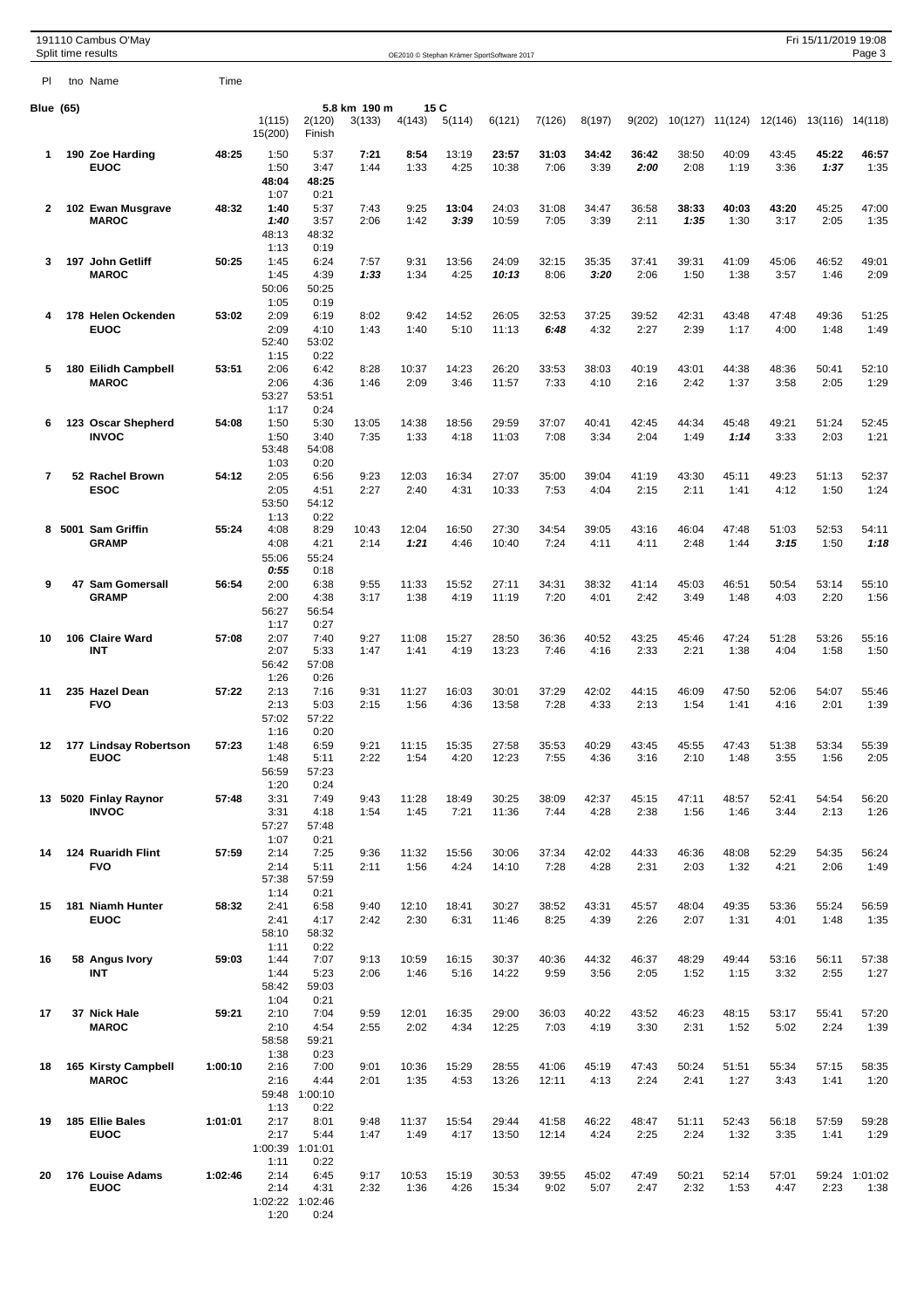|           | 191110 Cambus O'May<br>Split time results  |         |                                         |                                         |               |               |                | OE2010 © Stephan Krämer SportSoftware 2017 |                |               |               |               |                         |                  | Fri 15/11/2019 19:08            | Page 4          |
|-----------|--------------------------------------------|---------|-----------------------------------------|-----------------------------------------|---------------|---------------|----------------|--------------------------------------------|----------------|---------------|---------------|---------------|-------------------------|------------------|---------------------------------|-----------------|
| PI.       | tno Name                                   | Time    |                                         |                                         |               |               |                |                                            |                |               |               |               |                         |                  |                                 |                 |
| Blue (65) |                                            |         |                                         |                                         | 5.8 km 190 m  |               | 15 C           | (cont.)                                    |                |               |               |               |                         |                  |                                 |                 |
|           |                                            |         | 1(115)<br>15(200)                       | 2(120)<br>Finish                        | 3(133)        | 4(143)        | 5(114)         | 6(121)                                     | 7(126)         | 8(197)        | 9(202)        |               | 10(127) 11(124)         |                  | 12(146) 13(116) 14(118)         |                 |
| 21        | 5018 Murray Anderson<br><b>GRAMP</b>       | 1:04:31 | 2:42<br>2:42<br>1:04:10                 | 8:29<br>5:47<br>1:04:31                 | 10:45<br>2:16 | 12:42<br>1:57 | 18:15<br>5:33  | 32:57<br>14:42                             | 41:29<br>8:32  | 46:31<br>5:02 | 49:31<br>3:00 | 51:39<br>2:08 | 53:29<br>1:50           | 58:25<br>4:56    | 1:00:36<br>2:11                 | 1:02:48<br>2:12 |
| 22        | 151 Alistair Duguid<br>ΤΑΥ                 | 1:04:56 | 1:22<br>2:15<br>2:15                    | 0:21<br>7:02<br>4:47                    | 9:53<br>2:51  | 11:54<br>2:01 | 17:20<br>5:26  | 31:25<br>14:05                             | 40:33<br>9:08  | 45:38<br>5:05 | 48:34<br>2:56 | 51:06<br>2:32 | 53:03<br>1:57           | 57:59<br>4:56    | 1:00:49<br>2:50                 | 1:03:04<br>2:15 |
| 23        | 174 Freya Shepherd                         | 1:05:43 | 1:04:33<br>1:29<br>3:32                 | 1:04:56<br>0:23<br>8:25                 | 10:41         | 12:40         | 17:11          | 31:37                                      | 42:43          | 47:21         | 50:34         | 53:20         | 55:17                   | 1:00:32          | 1:02:26                         | 1:04:00         |
|           | <b>EUOC</b>                                |         | 3:32<br>1:05:21<br>1:21                 | 4:53<br>1:05:43<br>0:22                 | 2:16          | 1:59          | 4:31           | 14:26                                      | 11:06          | 4:38          | 3:13          | 2:46          | 1:57                    | 5:15             | 1:54                            | 1:34            |
| 24        | 138 Al McCartney<br><b>CLYDE</b>           | 1:06:19 | 2:42<br>2:42<br>1:06:00                 | 7:43<br>5:01<br>1:06:19                 | 9:40<br>1:57  | 11:23<br>1:43 | 16:24<br>5:01  | 30:22<br>13:58                             | 40:56<br>10:34 | 47:51<br>6:55 | 51:27<br>3:36 | 54:34<br>3:07 | 56:17<br>1:43           | 1:00:58<br>4:41  | 1:03:20<br>2:22                 | 1:04:55<br>1:35 |
| 25        | 70 Beccy Osborn<br><b>FVO</b>              | 1:06:48 | 1:05<br>2:45<br>2:45<br>1:06:22         | 0:19<br>7:55<br>5:10<br>1:06:48         | 10:21<br>2:26 | 12:17<br>1:56 | 17:25<br>5:08  | 32:03<br>14:38                             | 44:21<br>12:18 | 49:09<br>4:48 | 51:53<br>2:44 | 54:30<br>2:37 | 56:39<br>2:09           | 1:01:11<br>4:32  | 1:03:16<br>2:05                 | 1:04:53<br>1:37 |
| 26        | 21 Peter McLuckie<br><b>MOR</b>            | 1:07:07 | 1:29<br>3:38<br>3:38                    | 0:26<br>8:35<br>4:57                    | 11:00<br>2:25 | 12:48<br>1:48 | 18:25<br>5:37  | 36:18<br>17:53                             | 44:28<br>8:10  | 48:43<br>4:15 | 51:23<br>2:40 | 53:54<br>2:31 | 55:45<br>1:51           | 1:00:18<br>4:33  | 1:02:39<br>2:21                 | 1:05:13<br>2:34 |
| 27        | 18 Jen Leonard                             | 1:07:10 | 1:06:40<br>1:27<br>2:48                 | 1:07:07<br>0:27<br>8:21                 | 10:25         | 12:42         | 19:17          | 33:02                                      | 42:19          | 47:29         | 50:19         | 53:12         | 54:59                   | 1:00:11          | 1:02:42                         | 1:05:00         |
|           | <b>FVO</b>                                 |         | 2:48<br>1:06:43<br>1:43                 | 5:33<br>1:07:10<br>0:27                 | 2:04          | 2:17          | 6:35           | 13:45                                      | 9:17           | 5:10          | 2:50          | 2:53          | 1:47                    | 5:12             | 2:31                            | 2:18            |
| 28        | 198 Eddie Harwood<br><b>MOR</b>            | 1:07:53 | 2:16<br>2:16<br>1:07:26<br>1:33         | 7:34<br>5:18<br>1:07:53<br>0:27         | 10:28<br>2:54 | 12:34<br>2:06 | 18:39<br>6:05  | 33:20<br>14:41                             | 43:26<br>10:06 | 48:57<br>5:31 | 52:00<br>3:03 | 55:03<br>3:03 | 57:01<br>1:58           | 1:01:49<br>4:48  | 1:04:05<br>2:16                 | 1:05:53<br>1:48 |
| 29        | 192 Mairi Eades<br><b>EUOC</b>             | 1:08:16 | 2:32<br>2:32                            | 7:39<br>5:07<br>1:07:57 1:08:16         | 11:46<br>4:07 | 13:22<br>1:36 | 23:53<br>10:31 | 38:57<br>15:04                             | 46:27<br>7:30  | 51:15<br>4:48 | 54:07<br>2:52 | 56:59<br>2:52 | 58:32<br>1:33           | 1:02:50<br>4:18  | 1:04:44<br>1:54                 | 1:06:48<br>2:04 |
| 30        | 53 Keith Brown<br><b>ESOC</b>              | 1:08:39 | 1:09<br>2:31<br>2:31<br>1:08:19         | 0:19<br>8:29<br>5:58<br>1:08:39         | 10:26<br>1:57 | 12:11<br>1:45 | 16:27<br>4:16  | 30:01<br>13:34                             | 37:37<br>7:36  | 42:03<br>4:26 | 44:20<br>2:17 | 46:34<br>2:14 | 48:05<br>1:31           | 1:03:06<br>15:01 | 1:05:10<br>2:04                 | 1:06:57<br>1:47 |
| 31        | 147 Fran Loots<br>TAY                      | 1:09:15 | 1:22<br>3:09<br>3:09                    | 0:20<br>9:45<br>6:36                    | 12:18<br>2:33 | 14:59<br>2:41 | 20:01<br>5:02  | 34:46<br>14:45                             | 43:47<br>9:01  | 49:06<br>5:19 | 51:39<br>2:33 | 54:37<br>2:58 | 57:04<br>2:27           | 1:02:43<br>5:39  | 1:05:18<br>2:35                 | 1:07:26<br>2:08 |
| 32        | 201 Paul Chapman                           | 1:10:00 | 1:08:50<br>1:24<br>2:19                 | 1:09:15<br>0:25<br>7:33                 | 10:16         | 14:22         | 20:23          | 34:23                                      | 43:51          | 48:27         | 52:06         | 55:13         | 57:07                   | 1:03:02          | 1:05:43 1:08:07                 |                 |
|           | <b>MAROC</b>                               |         | 2:19<br>1:28                            | 5:14<br>1:09:35 1:10:00<br>0:25         | 2:43          | 4:06          | 6:01           | 14:00                                      | 9:28           | 4:36          | 3:39          | 3:07          | 1:54                    | 5:55             | 2:41                            | 2:24            |
| 33        | 142 Laura Hindle<br><b>FVO</b>             | 1:10:12 | 2:25<br>2:25<br>1:41                    | 8:22<br>5:57<br>1:09:46 1:10:12<br>0:26 | 10:34<br>2:12 | 12:56<br>2:22 | 18:05<br>5:09  | 35:29<br>17:24                             | 44:43<br>9:14  | 49:56<br>5:13 | 52:34<br>2:38 | 55:09<br>2:35 | 57:04<br>1:55           | 1:02:46<br>5:42  | 1:05:48<br>3:02                 | 1:08:05<br>2:17 |
| 34        | 117 Jamie Goddard<br><b>FVO</b>            | 1:10:33 | 3:42<br>3:42                            | 8:20<br>4:38<br>1:10:02 1:10:33         | 11:13<br>2:53 | 13:16<br>2:03 | 20:12<br>6:56  | 38:08<br>17:56                             | 47:43<br>9:35  | 53:01<br>5:18 | 55:57<br>2:56 | 58:12<br>2:15 | 59:47<br>1:35           | 1:04:23<br>4:36  | 1:06:54 1:08:36<br>2:31         | 1:42            |
| 35        | 85 Alan Bennett<br><b>MAROC</b>            | 1:11:21 | 1:26<br>2:50<br>2:50<br>1:10:59         | 0:31<br>8:30<br>5:40<br>1:11:21         | 10:50<br>2:20 | 12:53<br>2:03 | 22:23<br>9:30  | 36:15<br>13:52                             | 45:08<br>8:53  | 49:48<br>4:40 | 53:07<br>3:19 | 55:50<br>2:43 | 57:49<br>1:59           | 1:02:36<br>4:47  | 1:06:01<br>3:25                 | 1:08:42<br>2:41 |
| 36        | 66 Finlay Ross<br><b>ESOC</b>              | 1:13:22 | 2:17<br>2:28<br>2:28<br>1:12:58         | 0:22<br>8:14<br>5:46<br>1:13:22         | 10:54<br>2:40 | 13:31<br>2:37 | 20:43<br>7:12  | 35:43<br>15:00                             | 45:09<br>9:26  | 50:08<br>4:59 | 52:37<br>2:29 | 55:34<br>2:57 | 57:32<br>1:58           | 1:07:21<br>9:49  | 1:09:47 1:11:28<br>2:26         | 1:41            |
| 37        | 30 Megan Mowbray<br>INT                    | 1:13:43 | 1:30<br>3:00<br>3:00                    | 0:24<br>8:31<br>5:31<br>1:13:18 1:13:43 | 10:49<br>2:18 | 12:46<br>1:57 | 18:01<br>5:15  | 36:48<br>18:47                             | 46:36<br>9:48  | 51:48<br>5:12 | 54:06<br>2:18 | 57:03<br>2:57 | 59:15<br>2:12           | 1:06:41<br>7:26  | 1:09:49<br>3:08                 | 1:11:54<br>2:05 |
| 38        | <b>48 Lesley Gomersall</b><br><b>GRAMP</b> | 1:14:02 | 1:24<br>2:59<br>2:59                    | 0:25<br>9:13<br>6:14<br>1:13:35 1:14:02 | 11:42<br>2:29 | 14:06<br>2:24 | 21:48<br>7:42  | 36:45<br>14:57                             | 45:56<br>9:11  | 51:33<br>5:37 | 54:59<br>3:26 | 58:56<br>3:57 | 1:01:26<br>2:30         | 6:22             | 1:07:48 1:10:11 1:12:11<br>2:23 | 2:00            |
| 39        | 135 Stanley Flint<br><b>FVO</b>            | 1:15:32 | 1:24<br>3:21<br>3:21<br>1:15:16<br>1:25 | 0:27<br>8:34<br>5:13<br>1:15:32<br>0:16 | 14:27<br>5:53 | 18:40<br>4:13 | 22:19<br>3:39  | 43:09<br>20:50                             | 52:26<br>9:17  | 56:56<br>4:30 | 59:54<br>2:58 | 2:35          | 1:02:29 1:04:24<br>1:55 | 1:09:23<br>4:59  | 1:11:38<br>2:15                 | 1:13:51<br>2:13 |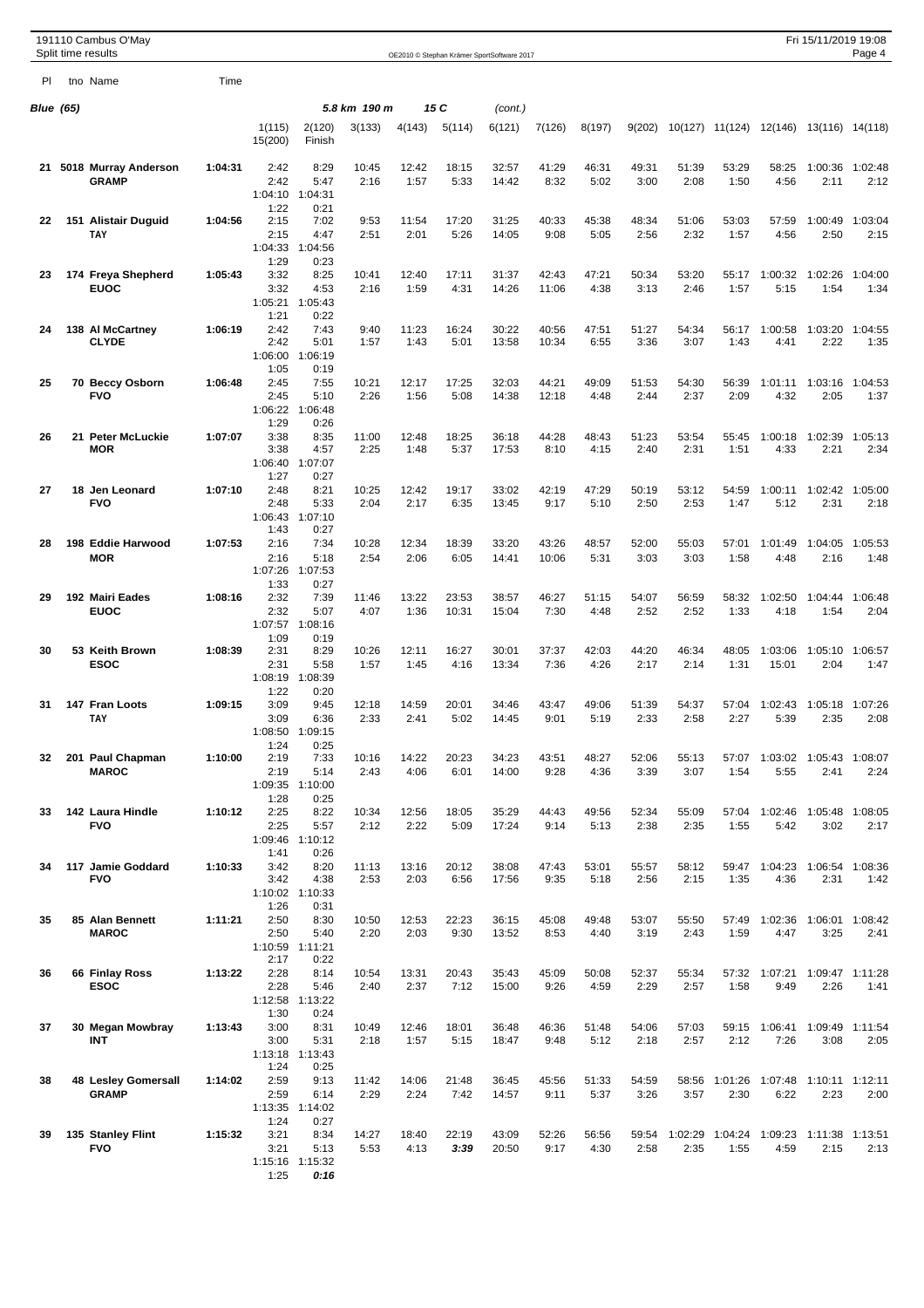|                  | 191110 Cambus O'May<br>Split time results     |         |                                         |                                          |                |               |               | OE2010 © Stephan Krämer SportSoftware 2017 |                  |                         |                                 |                                   |                         |                                         | Fri 15/11/2019 19:08    | Page 5           |
|------------------|-----------------------------------------------|---------|-----------------------------------------|------------------------------------------|----------------|---------------|---------------|--------------------------------------------|------------------|-------------------------|---------------------------------|-----------------------------------|-------------------------|-----------------------------------------|-------------------------|------------------|
| PI.              | tno Name                                      | Time    |                                         |                                          |                |               |               |                                            |                  |                         |                                 |                                   |                         |                                         |                         |                  |
| <b>Blue (65)</b> |                                               |         |                                         |                                          | 5.8 km 190 m   |               | 15 C          | (cont.)                                    |                  |                         |                                 |                                   |                         |                                         |                         |                  |
|                  |                                               |         | 1(115)<br>15(200)                       | 2(120)<br>Finish                         | 3(133)         | 4(143)        | 5(114)        | 6(121)                                     | 7(126)           | 8(197)                  | 9(202)                          |                                   |                         | 10(127) 11(124) 12(146) 13(116) 14(118) |                         |                  |
| 40               | 5033 Iain Barraclough<br><b>GRAMP</b>         | 1:19:14 | 3:36<br>3:36<br>1:18:50                 | 11:31<br>7:55<br>1:19:14                 | 14:29<br>2:58  | 17:01<br>2:32 | 22:51<br>5:50 | 39:06<br>16:15                             | 48:34<br>9:28    | 54:24<br>5:50           | 57:34<br>3:10                   | 1:00:44<br>3:10                   | 1:02:55<br>2:11         | 1:11:36<br>8:41                         | 1:15:04<br>3:28         | 1:17:23<br>2:19  |
| 41               | 98 Guy Seaman<br><b>INVOC</b>                 | 1:21:20 | 1:27<br>3:38<br>3:38<br>1:20:52<br>1:55 | 0:24<br>9:54<br>6:16<br>1:21:20          | 13:44<br>3:50  | 15:46<br>2:02 | 21:57<br>6:11 | 38:09<br>16:12                             | 53:15<br>15:06   | 59:10<br>5:55           | 1:02:05<br>2:55                 | 1:05:01<br>2:56                   | 1:07:46<br>2:45         | 1:12:36<br>4:50                         | 1:15:06<br>2:30         | 1:18:57<br>3:51  |
| 42               | 256 Nikki Howard<br><b>MOR</b>                | 1:24:16 | 3:32<br>3:32<br>1:23:52<br>1:44         | 0:28<br>9:56<br>6:24<br>1:24:16<br>0:24  | 12:11<br>2:15  | 14:40<br>2:29 | 20:45<br>6:05 | 40:30<br>19:45                             | 51:32<br>11:02   | 57:55<br>6:23           | 1:01:23<br>3:28                 | 1:04:59<br>3:36                   | 1:07:37<br>2:38         | 1:14:52<br>7:15                         | 1:18:09<br>3:17         | 1:22:08<br>3:59  |
| 43               | 223 Colin Simpson<br><b>INVOC</b>             | 1:24:44 | 3:59<br>3:59<br>1:24:19<br>1:55         | 10:12<br>6:13<br>1:24:44<br>0:25         | 12:45<br>2:33  | 18:06<br>5:21 | 24:50<br>6:44 | 45:00<br>20:10                             | 55:59<br>10:59   | 1:02:39<br>6:40         | 1:05:39<br>3:00                 | 3:03                              | 1:08:42 1:11:55<br>3:13 | 1:17:53<br>5:58                         | 1:20:40<br>2:47         | 1:22:24<br>1:44  |
| 44               | 129 John Lang<br>GRAMP                        | 1:25:27 | 2:53<br>2:53<br>1:24:58<br>1:36         | 8:08<br>5:15<br>1:25:27<br>0:29          | 10:54<br>2:46  | 12:51<br>1:57 | 18:48<br>5:57 | 33:30<br>14:42                             | 43:37<br>10:07   | 48:40<br>5:03           | 51:49<br>3:09                   | 1:04:58<br>13:09                  | 1:07:30<br>2:32         | 1:17:46<br>10:16                        | 1:20:34<br>2:48         | 1:23:22<br>2:48  |
| 45               | 216 Chris Low<br><b>MAROC</b>                 | 1:25:36 | 2:38<br>2:38<br>1:25:12<br>1:32         | 8:07<br>5:29<br>1:25:36<br>0:24          | 10:13<br>2:06  | 12:19<br>2:06 | 18:25<br>6:06 | 52:41<br>34:16                             | 1:00:51<br>8:10  | 1:06:09<br>5:18         | 1:08:57<br>2:48                 | 1:11:26<br>2:29                   | 1:13:28<br>2:02         | 1:18:40<br>5:12                         | 1:21:19<br>2:39         | 1:23:40<br>2:21  |
| 46               | <b>148 Grant Carstairs</b><br>TAY             | 1:26:01 | 2:57<br>2:57<br>1:25:32<br>1:33         | 10:21<br>7:24<br>1:26:01<br>0:29         | 13:22<br>3:01  | 15:23<br>2:01 | 21:49<br>6:26 | 39:42<br>17:53                             | 54:56<br>15:14   | 1:00:28<br>5:32         | 1:03:46<br>3:18                 | 1:07:55<br>4:09                   | 1:10:16<br>2:21         | 1:16:48<br>6:32                         | 1:21:44<br>4:56         | 1:23:59<br>2:15  |
| 47               | 10 Kate Darlow<br>RR                          | 1:27:55 | 4:15<br>4:15<br>1:27:30<br>2:15         | 10:51<br>6:36<br>1:27:55<br>0:25         | 14:33<br>3:42  | 17:58<br>3:25 | 24:56<br>6:58 | 44:11<br>19:15                             | 1:00:18<br>16:07 | 1:06:38<br>6:20         | 1:10:11<br>3:33                 | 1:12:41<br>2:30                   | 1:14:37<br>1:56         | 1:20:17<br>5:40                         | 1:23:17<br>3:00         | 1:25:15<br>1:58  |
| 48               | 240 Tim Harding<br><b>ELO</b>                 | 1:28:51 | 3:41<br>3:41<br>1:28:15<br>1:37         | 9:39<br>5:58<br>1:28:51<br>0:36          | 14:30<br>4:51  | 16:43<br>2:13 | 23:08<br>6:25 | 41:17<br>18:09                             | 55:36<br>14:19   | 1:02:03<br>6:27         | 1:05:49<br>3:46                 | 1:10:45<br>4:56                   | 1:13:44<br>2:59         | 1:19:49<br>6:05                         | 1:24:22<br>4:33         | 1:26:38<br>2:16  |
| 49               | <b>186 Catriona Graves</b><br><b>EUOC</b>     | 1:29:36 | 3:21<br>3:21<br>1:29:17<br>1:12         | 10:18<br>6:57<br>1:29:36<br>0:19         | 14:51<br>4:33  | 17:27<br>2:36 | 22:40<br>5:13 | 46:54<br>24:14                             | 1:05:35<br>18:41 | 1:11:09<br>5:34         | 1:13:50<br>2:41                 | 1:16:13<br>2:23                   | 1:17:42<br>1:29         | 1:23:55<br>6:13                         | 1:26:13<br>2:18         | 1:28:05<br>1:52  |
| 50               | 5021 Alison Matheson<br><b>INVOC</b>          | 1:34:09 | 3:25<br>3:25<br>2:30                    | 9:52<br>6:27<br>1:33:45 1:34:09<br>0:24  | 12:56<br>3:04  | 16:44<br>3:48 | 23:51<br>7:07 | 40:19<br>16:28                             | 49:44<br>9:25    | 56:02<br>6:18           | 59:13<br>3:11                   | 1:02:52<br>3:39                   | 1:09:12<br>6:20         | 1:17:55<br>8:43                         | 1:20:43<br>2:48         | 1:31:15<br>10:32 |
| 51               | 2 Michael Atkinson<br>ELO                     | 1:35:08 | 3:10<br>3:10<br>1:45                    | 9:28<br>6:18<br>1:34:40 1:35:08<br>0:28  | 13:59<br>4:31  | 16:24<br>2:25 | 24:18<br>7:54 | 43:33<br>19:15                             | 22:23            | 1:05:56 1:12:29<br>6:33 | 3:11                            | 1:15:40  1:18:53  1:21:08<br>3:13 | 2:15                    | 1:27:27  1:30:41  1:32:55<br>6:19       | 3:14                    | 2:14             |
| 52               | 245 Lucie Hamplova<br><b>AUOC</b>             | 1:35:15 | 3:20<br>3:20<br>1:28                    | 12:19<br>8:59<br>1:34:52 1:35:15<br>0:23 | 16:15<br>3:56  | 18:46<br>2:31 | 27:33<br>8:47 | 45:24<br>17:51                             | 11:52            | 57:16 1:04:07<br>6:51   | 1:08:41<br>4:34                 | 6:56                              | 1:15:37 1:17:36<br>1:59 | 1:24:46<br>7:10                         | 1:30:32 1:33:24<br>5:46 | 2:52             |
| 53               | 120 Jacquie Laird<br><b>INVOC</b>             | 1:37:37 | 4:03<br>4:03<br>1:33                    | 9:50<br>5:47<br>1:37:10 1:37:37<br>0:27  | 12:24<br>2:34  | 14:24<br>2:00 | 20:43<br>6:19 | 37:48<br>17:05                             | 58:59<br>21:11   | 1:12:11<br>13:12        | 1:15:36<br>3:25                 | 1:18:52 1:22:15<br>3:16           | 3:23                    | 1:29:48<br>7:33                         | 1:32:53<br>3:05         | 1:35:37<br>2:44  |
| 54               | 229 Leslie Dalgleish<br>ESOC                  | 1:40:38 | 3:32<br>3:32<br>1:40:09<br>2:00         | 11:34<br>8:02<br>1:40:38<br>0:29         | 15:05<br>3:31  | 17:57<br>2:52 | 25:52<br>7:55 | 45:36<br>19:44                             | 1:00:08<br>14:32 | 6:44                    | 1:06:52 1:12:40<br>5:48         | 1:19:33 1:22:41<br>6:53           | 3:08                    | 1:29:14<br>6:33                         | 1:32:10<br>2:56         | 1:38:09<br>5:59  |
|                  | 55 5032 Rory Murray                           | 1:44:34 | 2:59<br>2:59<br>1:32                    | 9:40<br>6:41<br>1:44:11 1:44:34<br>0:23  | 21:08<br>11:28 | 23:20<br>2:12 | 30:29<br>7:09 | 50:17<br>19:48                             | 11:50            | 5:37                    | 1:02:07 1:07:44 1:11:10<br>3:26 | 1:22:20 1:24:25<br>11:10          | 2:05                    | 1:33:31<br>9:06                         | 1:38:47 1:42:39<br>5:16 | 3:52             |
| 56               | 79 Alexander Campbell 1:48:52<br><b>MAROC</b> |         | 3:22<br>3:22<br>1:50                    | 11:15<br>7:53<br>1:48:30 1:48:52<br>0:22 | 14:42<br>3:27  | 17:57<br>3:15 | 27:45<br>9:48 | 50:40<br>22:55                             | 16:42            | 7:41                    | 1:07:22 1:15:03 1:18:39<br>3:36 | 7:27                              | 1:26:06 1:29:23<br>3:17 | 1:37:03<br>7:40                         | 1:43:06<br>6:03         | 1:46:40<br>3:34  |
| 57               | 4 Jennifer Atkinson<br>ELO                    | 1:54:38 | 3:55<br>3:55<br>1:50                    | 12:36<br>8:41<br>1:54:10 1:54:38<br>0:28 | 16:22<br>3:46  | 22:42<br>6:20 | 31:36<br>8:54 | 53:10<br>21:34                             | 26:01            | 1:19:11 1:26:33<br>7:22 | 1:30:36<br>4:03                 | 1:33:52 1:36:06<br>3:16           | 2:14                    | 1:42:48<br>6:42                         | 1:48:07 1:52:20<br>5:19 | 4:13             |
|                  | 207 Martin Dean<br><b>FVO</b>                 | mp      | 2:36<br>2:36<br>58:23<br>1:13           | 7:03<br>4:27<br>58:45<br>0:22            | 9:13<br>2:10   | 11:07<br>1:54 | 16:55<br>5:48 | 30:54<br>13:59                             | -----            | 43:07<br>12:13          | 45:20<br>2:13                   | 47:33<br>2:13                     | 49:12<br>1:39           | 53:31<br>4:19                           | 55:39<br>2:08           | 57:10<br>1:31    |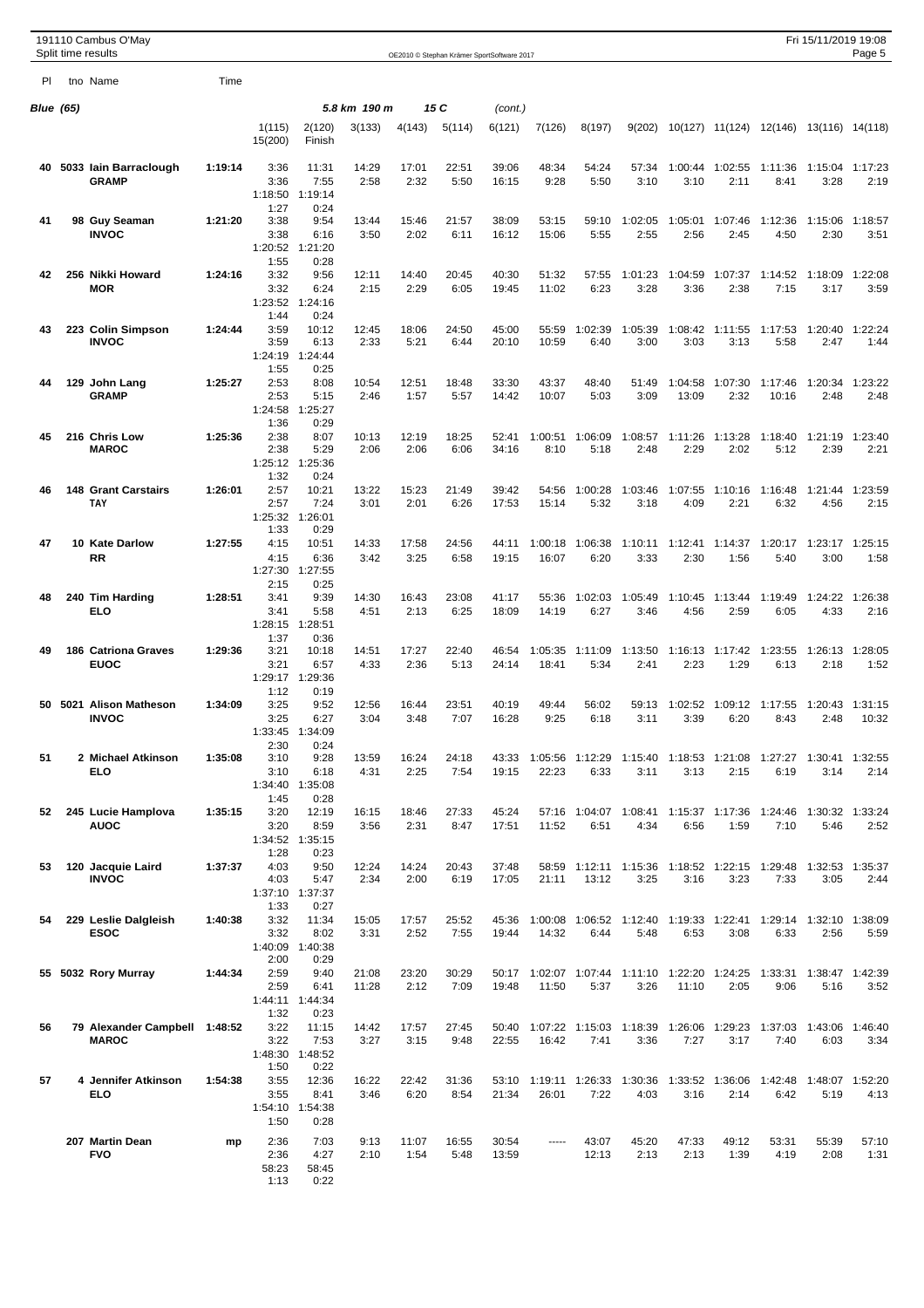|              |                  | 191110 Cambus O'May<br>Split time results |         |                                 |                                         |                        |               |                | OE2010 @ Stephan Krämer SportSoftware 2017 |               |                |               |               |                               |                 | Fri 15/11/2019 19:08                           | Page 6          |
|--------------|------------------|-------------------------------------------|---------|---------------------------------|-----------------------------------------|------------------------|---------------|----------------|--------------------------------------------|---------------|----------------|---------------|---------------|-------------------------------|-----------------|------------------------------------------------|-----------------|
| PI           |                  | tno Name                                  | Time    |                                 |                                         |                        |               |                |                                            |               |                |               |               |                               |                 |                                                |                 |
|              | <b>Blue</b> (65) |                                           |         |                                 |                                         | 5.8 km 190 m           |               | 15 C           | (cont.)                                    |               |                |               |               |                               |                 |                                                |                 |
|              |                  |                                           |         | 1(115)<br>15(200)               | 2(120)<br>Finish                        | 3(133)                 | 4(143)        | 5(114)         | 6(121)                                     | 7(126)        | 8(197)         |               |               |                               |                 | 9(202) 10(127) 11(124) 12(146) 13(116) 14(118) |                 |
|              |                  | <b>88 David Robertson</b><br><b>ESOC</b>  | mp      | 4:16<br>4:16                    | 13:52<br>9:36<br>$--- 1:20:16$<br>50:25 | 16:45<br>2:53          | 19:41<br>2:56 | 29:51<br>10:10 |                                            |               |                |               |               |                               |                 |                                                |                 |
|              |                  | 175 Laura King<br><b>EUOC</b>             | dnf     | 1:46<br>1:46<br>-----           | 5:25<br>3:39                            | 7:44<br>2:19           | 9:59<br>2:15  |                |                                            |               |                |               |               |                               |                 |                                                |                 |
|              |                  | 28 Joel Gooch<br><b>MAROC</b>             | dns     |                                 |                                         |                        |               |                |                                            |               |                |               |               |                               |                 |                                                |                 |
|              |                  | 188 Lucia Parga Basant<br><b>EUOC</b>     | dns     |                                 |                                         |                        |               |                |                                            |               |                |               |               |                               |                 |                                                |                 |
|              |                  | 94 Roger Scrutton<br><b>ESOC</b>          | dns     |                                 |                                         |                        |               |                |                                            |               |                |               |               |                               |                 |                                                |                 |
|              |                  | 5013 George Lupton<br><b>ESOC</b>         | dns     |                                 |                                         |                        |               |                |                                            |               |                |               |               |                               |                 |                                                |                 |
|              |                  | 45 Alice Wilson<br><b>CLYDE</b>           | dns     |                                 |                                         |                        |               |                |                                            |               |                |               |               |                               |                 |                                                |                 |
|              | Green (43)       |                                           |         | 1(107)<br>Finish                | 2(120)                                  | 4.0 km 145 m<br>3(133) | 4(143)        | 14 C<br>5(115) | 6(146)                                     | 7(116)        | 8(197)         | 9(125)        |               |                               |                 | 10(202) 11(127) 12(124) 13(118) 14(200)        |                 |
| 1            |                  | 170 Daniel Spencer<br><b>EUOC</b>         | 33:37   | 2:42<br>2:42<br>33:37<br>0:24   | 6:37<br>3:55                            | 8:12<br>1:35           | 9:46<br>1:34  | 11:48<br>2:02  | 15:10<br>3:22                              | 17:02<br>1:52 | 21:32<br>4:30  | 23:01<br>1:29 | 25:26<br>2:25 | 27:27<br>2:01                 | 28:50<br>1:23   | 31:28<br>2:38                                  | 33:13<br>1:45   |
| $\mathbf{2}$ |                  | 17 Hannah Kingham<br>MOR                  | 51:02   | 4:35<br>4:35<br>51:02<br>0:21   | 9:32<br>4:57                            | 11:41<br>2:09          | 13:51<br>2:10 | 16:49<br>2:58  | 22:16<br>5:27                              | 24:35<br>2:19 | 31:30<br>6:55  | 33:47<br>2:17 | 36:57<br>3:10 | 44:15<br>7:18                 | 45:59<br>1:44   | 49:22<br>3:23                                  | 50:41<br>1:19   |
| 3            |                  | 210 Paul Mather<br><b>MAROC</b>           | 53:11   | 3:35<br>3:35<br>53:11<br>0:22   | 8:23<br>4:48                            | 11:47<br>3:24          | 13:44<br>1:57 | 16:40<br>2:56  | 21:09<br>4:29                              | 23:58<br>2:49 | 33:03<br>9:05  | 36:07<br>3:04 | 39:23<br>3:16 | 45:46<br>6:23                 | 47:53<br>2:07   | 51:27<br>3:34                                  | 52:49<br>1:22   |
| 4            |                  | 5003 Dirk Wallis<br><b>MAROC</b>          | 54:21   | 3:54<br>3:54<br>54:21<br>0:20   | 8:04<br>4:10                            | 15:39<br>7:35          | 17:33<br>1:54 | 20:11<br>2:38  | 27:49<br>7:38                              | 29:43<br>1:54 | 38:02<br>8:19  | 39:33<br>1:31 | 43:16<br>3:43 | 47:26<br>4:10                 | 49:38<br>2:12   | 52:53<br>3:15                                  | 54:01<br>1:08   |
| 5            |                  | 239 Faith Kenyon<br><b>MOR</b>            | 55:39   | 3:25<br>3:25<br>55:39<br>0:23   | 8:44<br>5:19                            | 11:00<br>2:16          | 12:45<br>1:45 | 15:20<br>2:35  | 19:59<br>4:39                              | 22:17<br>2:18 | 30:00<br>7:43  | 31:47<br>1:47 | 35:51<br>4:04 | 47:17<br>11:26                | 50:01<br>2:44   | 53:46<br>3:45                                  | 55:16<br>1:30   |
|              |                  | 6 5022 Andy Tivendale<br><b>MAROC</b>     | 56:17   | 4:40<br>4:40<br>56:17<br>0:27   | 10:47<br>6:07                           | 13:22<br>2:35          | 15:40<br>2:18 | 19:25<br>3:45  | 24:28<br>5:03                              | 27:26<br>2:58 | 36:24<br>8:58  | 39:39<br>3:15 | 44:19<br>4:40 | 47:37<br>3:18                 | 49:44<br>2:07   | 54:06<br>4:22                                  | 55:50<br>1:44   |
| 7            |                  | <b>74 Paul Furness</b><br><b>MOR</b>      | 59:04   | 4:12<br>4:12<br>59:04<br>0:29   | 10:25<br>6:13                           | 13:02<br>2:37          | 15:31<br>2:29 | 18:43<br>3:12  | 24:34<br>5:51                              | 27:32<br>2:58 | 37:02<br>9:30  | 39:12<br>2:10 | 43:10<br>3:58 | 48:40<br>5:30                 | 51:58<br>3:18   | 56:59<br>5:01                                  | 58:35<br>1:36   |
| 8            |                  | 22 Morag McLuckie<br><b>MOR</b>           | 1:00:18 | 4:32<br>4:32<br>1:00:18<br>0:24 | 10:18<br>5:46                           | 12:39<br>2:21          | 16:10<br>3:31 | 19:58<br>3:48  | 25:55<br>5:57                              | 29:43<br>3:48 | 38:20<br>8:37  | 40:36<br>2:16 | 46:04<br>5:28 | 51:47<br>5:43                 | 53:49<br>2:02   | 58:30<br>4:41                                  | 59:54<br>1:24   |
| 9            |                  | 43 Neil McLean<br><b>GRAMP</b>            | 1:05:34 | 5:22<br>5:22<br>1:05:34<br>0:32 | 11:45<br>6:23                           | 14:22<br>2:37          | 17:10<br>2:48 | 20:56<br>3:46  | 28:50<br>7:54                              | 31:47<br>2:57 | 44:06<br>12:19 | 46:31<br>2:25 | 51:05<br>4:34 | 54:44<br>3:39                 | 57:03<br>2:19   | 1:03:07<br>6:04                                | 1:05:02<br>1:55 |
| 10           |                  | 111 Andy McNamara<br><b>AYROC</b>         | 1:06:11 | 3:50<br>3:50<br>1:06:11<br>0:22 | 8:57<br>5:07                            | 12:29<br>3:32          | 14:45<br>2:16 | 18:27<br>3:42  | 23:58<br>5:31                              | 26:56<br>2:58 | 35:07<br>8:11  | 37:11<br>2:04 | 41:29<br>4:18 | 56:29<br>15:00                | 58:54<br>2:25   | 1:04:33<br>5:39                                | 1:05:49<br>1:16 |
| 11           |                  | 230 Margaret Dalgleish<br><b>ESOC</b>     | 1:09:27 | 4:58<br>4:58<br>1:09:27<br>0:29 | 12:34<br>7:36                           | 15:37<br>3:03          | 18:21<br>2:44 | 22:50<br>4:29  | 29:37<br>6:47                              | 35:06<br>5:29 | 44:48<br>9:42  | 47:05<br>2:17 | 52:04<br>4:59 | 58:45<br>6:41                 | 1:01:08<br>2:23 | 1:07:05<br>5:57                                | 1:08:58<br>1:53 |
| 12           |                  | 140 Clare Kemsley<br><b>BASOC</b>         | 1:11:16 | 4:53<br>4:53<br>1:11:16<br>0:27 | 10:38<br>5:45                           | 13:48<br>3:10          | 16:27<br>2:39 | 20:52<br>4:25  | 27:05<br>6:13                              | 30:38<br>3:33 | 41:30<br>10:52 | 44:26<br>2:56 | 48:42<br>4:16 | 52:40<br>3:58                 | 10:37           | 1:03:17 1:09:15 1:10:49<br>5:58                | 1:34            |
| 13           |                  | 214 Peter Craig<br><b>MAROC</b>           | 1:12:33 | 5:14<br>5:14<br>1:12:33<br>0:31 | 13:20<br>8:06                           | 17:38<br>4:18          | 20:33<br>2:55 | 25:41<br>5:08  | 33:02<br>7:21                              | 37:16<br>4:14 | 48:38<br>11:22 | 52:38<br>4:00 | 57:05<br>4:27 | 1:01:15<br>4:10               | 1:04:16<br>3:01 | 1:10:07 1:12:02<br>5:51                        | 1:55            |
|              |                  | 14 5027 Philippa Weir<br><b>MOR</b>       | 1:12:38 | 6:06<br>6:06<br>1:12:38         | 14:37<br>8:31                           | 18:32<br>3:55          | 20:56<br>2:24 | 25:43<br>4:47  | 32:21<br>6:38                              | 36:23<br>4:02 | 48:24<br>12:01 | 51:59<br>3:35 | 4:41          | 56:40 1:01:15 1:03:31<br>4:35 | 2:16            | 1:10:10 1:12:06<br>6:39                        | 1:56            |

0:32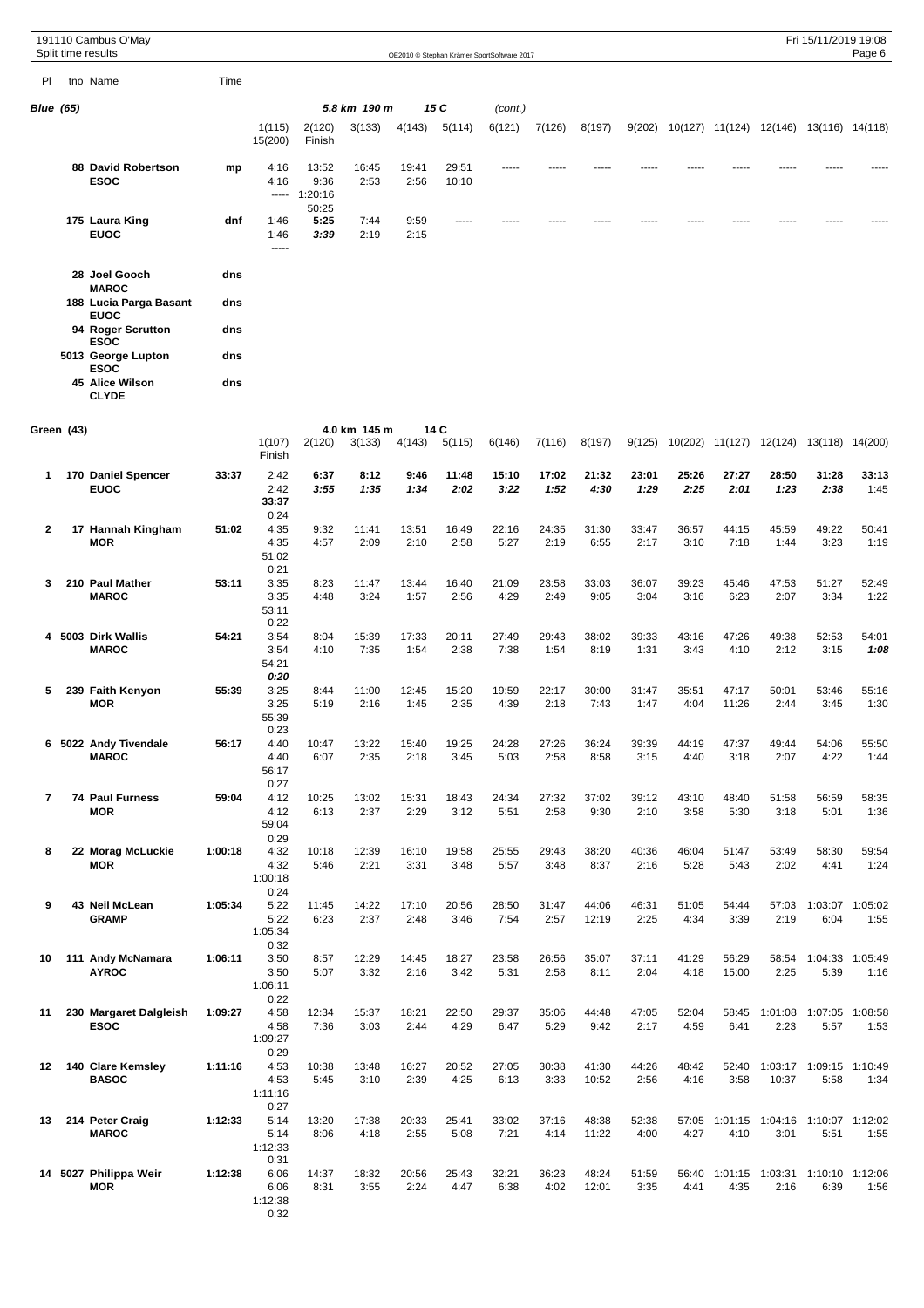|            | 191110 Cambus O'May<br>Split time results |         |                                         |                |                                 |               |                | OE2010 © Stephan Krämer SportSoftware 2017 |               |                        |                                                       |                 |                                  |                                   | Fri 15/11/2019 19:08    | Page 7          |
|------------|-------------------------------------------|---------|-----------------------------------------|----------------|---------------------------------|---------------|----------------|--------------------------------------------|---------------|------------------------|-------------------------------------------------------|-----------------|----------------------------------|-----------------------------------|-------------------------|-----------------|
| PI         | tno Name                                  | Time    |                                         |                |                                 |               |                |                                            |               |                        |                                                       |                 |                                  |                                   |                         |                 |
| Green (43) |                                           |         |                                         |                | 4.0 km 145 m                    |               | 14 C           | (cont.)                                    |               |                        |                                                       |                 |                                  |                                   |                         |                 |
|            |                                           |         | 1(107)<br>Finish                        | 2(120)         | 3(133)                          | 4(143)        | 5(115)         | 6(146)                                     | 7(116)        | 8(197)                 | 9(125)                                                |                 | 10(202) 11(127)                  |                                   | 12(124) 13(118) 14(200) |                 |
| 15         | 96 Sue Barrie<br><b>MAROC</b>             | 1:14:49 | 7:41<br>7:41<br>1:14:49                 | 15:09<br>7:28  | 19:18<br>4:09                   | 22:18<br>3:00 | 26:48<br>4:30  | 34:05<br>7:17                              | 37:52<br>3:47 | 50:24<br>12:32         | 52:50<br>2:26                                         | 58:37<br>5:47   | 1:02:41<br>4:04                  | 1:05:18<br>2:37                   | 1:12:26<br>7:08         | 1:14:19<br>1:53 |
| 16         | 89 Hanne Robertson<br><b>ESOC</b>         | 1:15:16 | 0:30<br>4:06<br>4:06<br>1:15:16<br>0:27 | 13:00<br>8:54  | 16:00<br>3:00                   | 18:24<br>2:24 | 22:51<br>4:27  | 37:47<br>14:56                             | 40:43<br>2:56 | 55:30<br>14:47         | 57:46<br>2:16                                         | 1:02:54<br>5:08 | 1:06:08<br>3:14                  | 1:08:16<br>2:08                   | 1:13:02<br>4:46         | 1:14:49<br>1:47 |
| 17         | 168 Caz Dudley<br><b>MAROC</b>            | 1:18:16 | 5:22<br>5:22<br>1:18:16<br>0:27         | 12:22<br>7:00  | 15:30<br>3:08                   | 18:06<br>2:36 | 22:36<br>4:30  | 30:44<br>8:08                              | 34:22<br>3:38 | 44:40<br>10:18         | 46:58<br>2:18                                         | 53:13<br>6:15   | 57:17<br>4:04                    | 1:08:45<br>11:28                  | 1:14:32<br>5:47         | 1:17:49<br>3:17 |
| 18         | 195 Eloise Lardet<br><b>EUOC</b>          | 1:19:10 | 5:15<br>5:15<br>1:19:10<br>0:26         | 13:29<br>8:14  | 15:58<br>2:29                   | 18:00<br>2:02 | 22:30<br>4:30  | 28:25<br>5:55                              | 31:26<br>3:01 | 45:47<br>14:21         | 48:33<br>2:46                                         | 52:10<br>3:37   | 59:32<br>7:22                    | 1:11:34<br>12:02                  | 1:16:50<br>5:16         | 1:18:44<br>1:54 |
| 19         | <b>73 Elizabeth Furness</b><br><b>MOR</b> | 1:20:03 | 6:21<br>6:21<br>1:20:03<br>0:35         | 15:24<br>9:03  | 18:35<br>3:11                   | 21:52<br>3:17 | 26:39<br>4:47  | 34:42<br>8:03                              | 38:58<br>4:16 | 54:34<br>15:36         | 57:18<br>2:44                                         | 1:04:30<br>7:12 | 1:08:47<br>4:17                  | 1:11:16<br>2:29                   | 1:17:18<br>6:02         | 1:19:28<br>2:10 |
| 20         | 167 Fiona Eades<br><b>INT</b>             | 1:22:10 | 4:46<br>4:46<br>1:22:10<br>0:25         | 11:59<br>7:13  | 15:27<br>3:28                   | 17:35<br>2:08 | 21:56<br>4:21  | 30:05<br>8:09                              | 34:13<br>4:08 | 57:52<br>23:39         | 1:01:38<br>3:46                                       | 4:29            | 1:06:07 1:11:09<br>5:02          | 1:13:34<br>2:25                   | 1:20:04<br>6:30         | 1:21:45<br>1:41 |
| 21         | 5019 Isobel Anderson<br><b>GRAMP</b>      | 1:24:06 | 5:20<br>5:20<br>1:24:06<br>0:21         | 16:45<br>11:25 | 24:14<br>7:29                   | 26:27<br>2:13 | 32:43<br>6:16  | 43:05<br>10:22                             | 46:44<br>3:39 | 59:12<br>12:28         | 1:02:15<br>3:03                                       | 1:08:32<br>6:17 | 1:12:05<br>3:33                  | 1:16:10<br>4:05                   | 1:22:15<br>6:05         | 1:23:45<br>1:30 |
| 22         | 61 Katherine Ivory<br>INT                 | 1:25:28 | 5:42<br>5:42<br>1:25:28<br>0:27         | 17:38<br>11:56 | 21:11<br>3:33                   | 24:10<br>2:59 | 28:35<br>4:25  | 38:39<br>10:04                             | 42:14<br>3:35 | 58:26<br>16:12         | 1:02:31<br>4:05                                       | 1:07:09<br>4:38 | 1:11:15<br>4:06                  | 1:13:44<br>2:29                   | 1:21:46<br>8:02         | 1:25:01<br>3:15 |
| 23         | 233 Aileen Salway<br><b>MAROC</b>         | 1:25:37 | 5:46<br>5:46<br>1:25:37<br>0:34         | 12:31<br>6:45  | 15:25<br>2:54<br>3:53<br>$*115$ | 18:28<br>3:03 | 22:30<br>4:02  | 29:37<br>7:07                              | 36:06<br>6:29 | 48:02<br>11:56         | 50:33<br>2:31                                         | 56:03<br>5:30   | 1:13:55<br>17:52                 | 1:16:47<br>2:52                   | 1:23:08<br>6:21         | 1:25:03<br>1:55 |
| 24         | 5004 Margaret McMillan<br><b>MAROC</b>    | 1:26:41 | 0:00<br>0:00<br>1:26:41<br>0:29         | 9:18<br>9:18   | 13:03<br>3:45                   | 15:45<br>2:42 | 21:40<br>5:55  | 31:26<br>9:46                              | 34:37<br>3:11 | 53:22<br>18:45         | 55:31<br>2:09                                         | 59:30<br>3:59   | 1:06:46<br>7:16                  | 1:09:51<br>3:05                   | 1:24:36<br>14:45        | 1:26:12<br>1:36 |
| 25         | 128 Marianne Lang<br><b>GRAMP</b>         | 1:28:33 | 6:45<br>6:45<br>1:28:33<br>0:30         | 19:12<br>12:27 | 24:57<br>5:45                   | 30:36<br>5:39 | 36:53<br>6:17  | 45:40<br>8:47                              | 50:23<br>4:43 | 1:01:32<br>11:09       | 1:04:29<br>2:57                                       | 1:09:26<br>4:57 | 1:13:44<br>4:18                  | 1:18:05<br>4:21                   | 1:26:09<br>8:04         | 1:28:03<br>1:54 |
|            | 26 5007 David Ritchie<br><b>MOR</b>       | 1:28:47 | 6:04<br>6:04<br>1:28:47<br>0:34         | 14:11<br>8:07  | 19:45<br>5:34                   | 23:06<br>3:21 | 28:23<br>5:17  | 35:03<br>6:40                              | 39:18<br>4:15 | 55:14<br>15:56         | 58:41<br>3:27                                         | 4:41            | 1:03:22 1:15:28<br>12:06         | 1:20:23<br>4:55                   | 1:26:03 1:28:13<br>5:40 | 2:10            |
| 27         | 137 Sally McCartney<br><b>CLYDE</b>       | 1:29:11 | 6:13<br>6:13<br>1:29:11<br>0:45         | 15:39<br>9:26  | 20:23<br>4:44                   | 23:56<br>3:33 | 29:23<br>5:27  | 39:46<br>10:23                             | 44:00<br>4:14 | 58:19<br>14:19         | 1:02:44<br>4:25                                       | 4:58            | 1:07:42 1:11:58<br>4:16          | 1:16:02<br>4:04                   | 1:24:01<br>7:59         | 1:28:26<br>4:25 |
| 28         | 130 Patrick Lang<br><b>GRAMP</b>          | 1:32:44 | 5:02<br>5:02<br>1:32:44<br>0:20         | 12:01<br>6:59  | 15:08<br>3:07                   | 20:08<br>5:00 | 23:49<br>3:41  | 32:38<br>8:49                              | 39:31<br>6:53 | 50:00<br>10:29         | 53:22<br>3:22                                         | 6:19            | 59:41 1:20:38<br>20:57           | 1:24:46<br>4:08                   | 1:31:00 1:32:24<br>6:14 | 1:24            |
| 29         | 241 Karen Fraser<br><b>MOR</b>            | 1:33:59 | 4:47<br>4:47<br>1:33:59<br>0:32         | 11:15<br>6:28  | 14:28<br>3:13                   | 17:13<br>2:45 | 27:39<br>10:26 | 34:46<br>7:07                              | 3:41          | 27:40                  | 38:27 1:06:07 1:09:38<br>3:31                         | 5:13            | 4:43                             | 1:14:51  1:19:34  1:22:51<br>3:17 | 1:31:36 1:33:27<br>8:45 | 1:51            |
| 30         | 152 Inger-Sofie Selmer<br><b>TAY</b>      | 1:35:47 | 5:28<br>5:28<br>1:35:47<br>0:28         | 14:07<br>8:39  | 22:31<br>8:24                   | 24:54<br>2:23 | 34:29<br>9:35  | 53:38<br>19:09                             | 57:56<br>4:18 | 15:21                  | 1:13:17 1:15:50<br>2:33                               | 5:25            | 1:21:15 1:24:22<br>3:07          | 1:27:46<br>3:24                   | 1:33:32 1:35:19<br>5:46 | 1:47            |
| 31         | 5011 Joan Noble<br><b>INVOC</b>           | 1:42:57 | 5:00<br>5:00<br>1:42:57<br>0:36         | 15:31<br>10:31 | 22:17<br>6:46                   | 25:46<br>3:29 | 31:05<br>5:19  | 40:14<br>9:09                              | 4:59          | 45:13 1:15:20<br>30:07 | 1:18:58<br>3:38                                       | 5:44            | 1:24:42 1:30:21<br>5:39          | 1:33:29<br>3:08                   | 1:39:55 1:42:21<br>6:26 | 2:26            |
| 32         | 75 Neil Polwart<br><b>FVO</b>             | 1:44:31 | 8:17<br>8:17<br>1:44:31<br>0:27         | 17:45<br>9:28  | 22:27<br>4:42                   | 26:26<br>3:59 | 35:18<br>8:52  | 10:56                                      | 14:10         | 12:57                  | 46:14 1:00:24 1:13:21 1:16:51 1:25:06 1:29:39<br>3:30 | 8:15            | 4:33                             | 1:33:19<br>3:40                   | 1:41:22 1:44:04<br>8:03 | 2:42            |
| 33         | 211 Rachel Mather<br><b>MAROC</b>         | 1:46:14 | 7:02<br>7:02<br>1:46:14<br>0:35         | 15:21<br>8:19  | 20:24<br>5:03                   | 24:09<br>3:45 | 31:17<br>7:08  | 41:14<br>9:57                              | 45:10<br>3:56 | 59:06<br>13:56         | 1:02:04<br>2:58                                       | 6:09            | 1:08:13 1:31:32 1:34:42<br>23:19 | 3:10                              | 1:43:32 1:45:39<br>8:50 | 2:07            |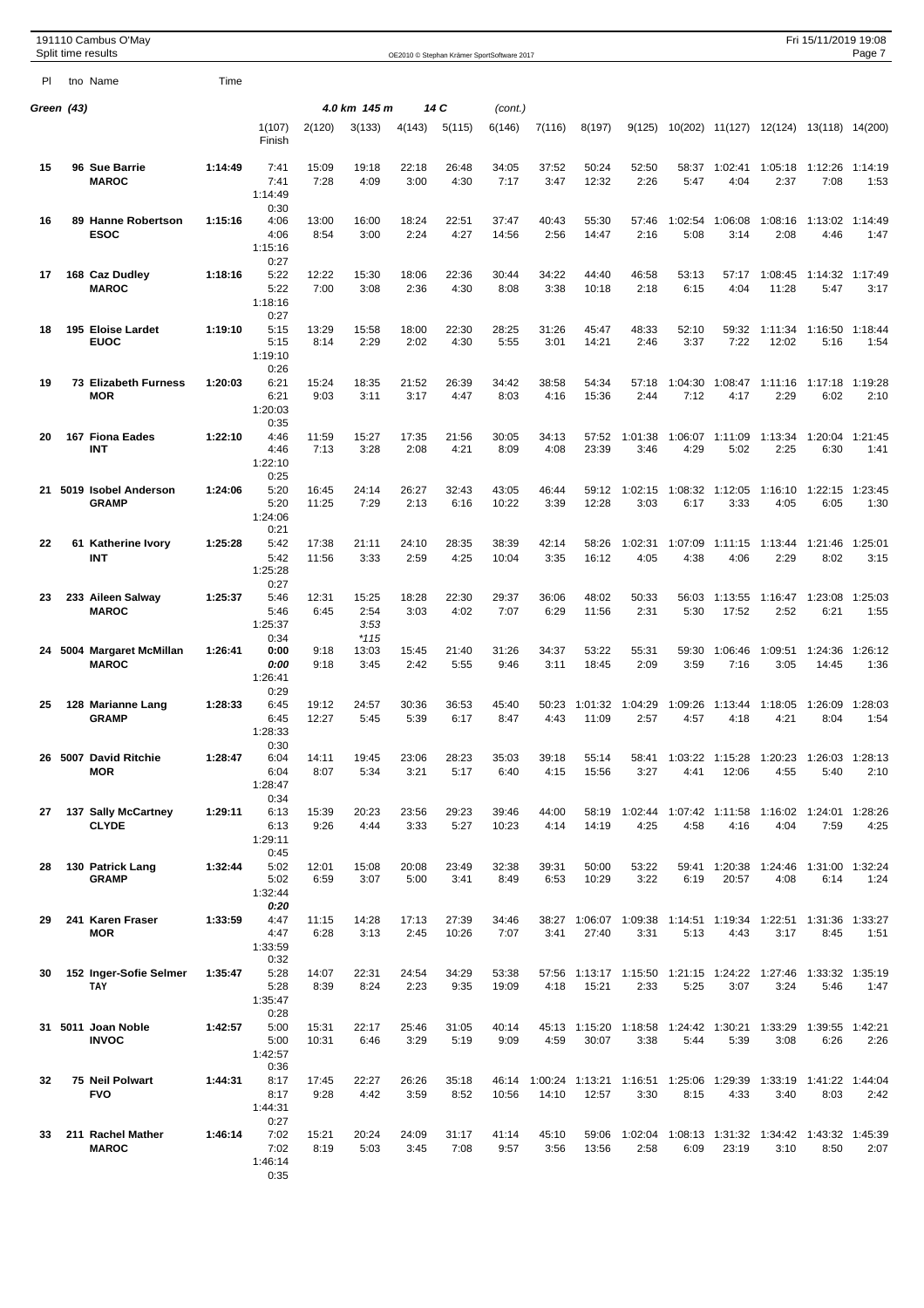|                          | 191110 Cambus O'May<br>Split time results                                |            |                                         |                                 |               |               |                | OE2010 © Stephan Krämer SportSoftware 2017 |                 |                  |                  |                 |                          |                 | Fri 15/11/2019 19:08                    | Page 8          |
|--------------------------|--------------------------------------------------------------------------|------------|-----------------------------------------|---------------------------------|---------------|---------------|----------------|--------------------------------------------|-----------------|------------------|------------------|-----------------|--------------------------|-----------------|-----------------------------------------|-----------------|
| PI                       | tno Name                                                                 | Time       |                                         |                                 |               |               |                |                                            |                 |                  |                  |                 |                          |                 |                                         |                 |
| Green (43)               |                                                                          |            |                                         |                                 | 4.0 km 145 m  |               | 14 C           | (cont.)                                    |                 |                  |                  |                 |                          |                 |                                         |                 |
|                          |                                                                          |            | 1(107)<br>Finish                        | 2(120)                          | 3(133)        | 4(143)        | 5(115)         | 6(146)                                     | 7(116)          | 8(197)           | 9(125)           |                 |                          |                 | 10(202) 11(127) 12(124) 13(118) 14(200) |                 |
| 34                       | 63 Jenny Hammond<br><b>FVO</b>                                           | 1:51:38    | 5:43<br>5:43<br>1:51:38                 | 14:51<br>9:08                   | 19:34<br>4:43 | 23:18<br>3:44 | 29:22<br>6:04  | 39:19<br>9:57                              | 44:41<br>5:22   | 1:12:00<br>27:19 | 1:15:22<br>3:22  | 5:42            | 1:21:04 1:36:37<br>15:33 | 1:40:34<br>3:57 | 1:48:49<br>8:15                         | 1:51:06<br>2:17 |
| 35                       | 68 Kirsten Robertson<br><b>CLYDE</b>                                     | 1:56:46    | 0:32<br>7:32<br>7:32<br>1:56:46         | 19:26<br>11:54                  | 24:45<br>5:19 | 29:47<br>5:02 | 37:24<br>7:37  | 49:33<br>12:09                             | 55:05<br>5:32   | 1:13:59<br>18:54 | 1:17:47<br>3:48  | 1:24:44<br>6:57 | 1:40:41<br>15:57         | 1:45:35<br>4:54 | 1:53:41<br>8:06                         | 1:56:17<br>2:36 |
| 36.                      | 5012 Val Springett<br><b>INVOC</b>                                       | 2:01:30    | 0:29<br>7:29<br>7:29<br>2:01:30         | 21:44<br>14:15                  | 29:18<br>7:34 | 33:30<br>4:12 | 41:08<br>7:38  | 53:28<br>12:20                             | 57:49<br>4:21   | 1:14:03<br>16:14 | 1:17:38<br>3:35  | 1:24:50<br>7:12 | 1:46:37<br>21:47         | 1:49:52<br>3:15 | 1:58:41<br>8:49                         | 2:00:53<br>2:12 |
| 37                       | 193 Kora Holschbach<br><b>EUOC</b>                                       | 2:05:39    | 0:37<br>6:17<br>6:17<br>2:05:39<br>0:32 | 17:38<br>11:21                  | 25:47<br>8:09 | 29:56<br>4:09 | 46:15<br>16:19 | 1:00:55<br>14:40                           | 1:05:18<br>4:23 | 1:19:38<br>14:20 | 1:30:08<br>10:30 | 1:36:58<br>6:50 | 1:42:43<br>5:45          | 1:47:05<br>4:22 | 2:03:20 2:05:07<br>16:15                | 1:47            |
|                          | 238 Elizabeth Kenyon<br><b>MOR</b>                                       | mp         | 7:00<br>7:00<br>1:04:54<br>0:27         | 14:09<br>7:09                   | 18:59<br>4:50 | 21:36<br>2:37 | 25:50<br>4:14  | 32:00<br>6:10                              | 35:21<br>3:21   |                  | 46:54<br>11:33   | 51:07<br>4:13   | 55:14<br>4:07            | 57:20<br>2:06   | 1:02:50<br>5:30                         | 1:04:27<br>1:37 |
|                          | 242 John Pullen                                                          | dns        |                                         |                                 |               |               |                |                                            |                 |                  |                  |                 |                          |                 |                                         |                 |
|                          | <b>MOR</b><br>208 Clare Stansfield<br><b>FVO</b>                         | dns        |                                         |                                 |               |               |                |                                            |                 |                  |                  |                 |                          |                 |                                         |                 |
|                          | <b>46 Jennifer Ricketts</b><br><b>EUOC</b><br><b>145 Frances Britain</b> | dns<br>dns |                                         |                                 |               |               |                |                                            |                 |                  |                  |                 |                          |                 |                                         |                 |
|                          | MOR<br>12 Amber Graham<br><b>MAROC</b>                                   | dns        |                                         |                                 |               |               |                |                                            |                 |                  |                  |                 |                          |                 |                                         |                 |
|                          | Light Green (58)                                                         |            |                                         |                                 | 3.5 km 130 m  |               | 13 C           |                                            |                 |                  |                  |                 |                          |                 |                                         |                 |
|                          |                                                                          |            | 1(142)                                  | 2(115)                          | 3(193)        | 4(116)        | 5(195)         | 6(203)                                     | 7(196)          | 8(197)           | 9(125)           | 10(202)         | 11(147)                  | 12(118)         | 13(200)                                 | Finish          |
| 1                        | 97 Adam Barrie<br><b>MAROC</b>                                           | 30:13      | 1:58<br>1:58                            | 2:40<br>0:42                    | 6:34<br>3:54  | 8:45<br>2:11  | 10:41<br>1:56  | 14:41<br>4:00                              | 18:54<br>4:13   | 20:02<br>1:08    | 21:21<br>1:19    | 23:26<br>2:05   | 27:44<br>4:18            | 28:43<br>0:59   | 29:52<br>1:09                           | 30:13<br>0:21   |
| $\mathbf{2}$             | 257 Isobel Howard<br><b>MOR</b>                                          | 32:15      | 2:02                                    | 3:50                            | 7:06          | 9:55<br>2:49  | 11:57<br>2:02  | 15:58                                      | 19:13<br>3:15   | 20:19<br>1:06    | 22:00            | 24:17<br>2:17   | 29:37<br>5:20            | 30:33           | 31:54<br>1:21                           | 32:15<br>0:21   |
| 3                        | 64 James Hammond                                                         | 34:37      | 2:02<br>2:08                            | 1:48<br>2:49                    | 3:16<br>9:13  | 11:30         | 13:18          | 4:01<br>17:20                              | 21:51           | 23:12            | 1:41<br>24:34    | 27:18           | 32:14                    | 0:56<br>33:09   | 34:17                                   | 34:37           |
| 4                        | <b>FVO</b><br>80 Jonas Newey                                             | 34:40      | 2:08<br>2:05                            | 0:41<br>3:14                    | 6:24<br>6:05  | 2:17<br>8:28  | 1:48<br>10:07  | 4:02<br>14:49                              | 4:31<br>20:24   | 1:21<br>21:45    | 1:22<br>23:41    | 2:44<br>26:24   | 4:56<br>31:50            | 0:55<br>33:02   | 1:08<br>34:20                           | 0:20<br>34:40   |
|                          | <b>MAROC</b>                                                             |            | 2:05                                    | 1:09                            | 2:51          | 2:23          | 1:39           | 4:42                                       | 5:35            | 1:21             | 1:56             | 2:43            | 5:26                     | 1:12            | 1:18                                    | 0:20            |
| 5                        | 86 Ewan Bennett<br><b>MAROC</b>                                          | 42:05      | 2:15<br>2:15                            | 3:08<br>0:53                    | 10:46<br>7:38 | 13:00<br>2:14 | 14:56<br>1:56  | 21:13<br>6:17                              | 25:19<br>4:06   | 26:31<br>1:12    | 28:50<br>2:19    | 33:36<br>4:46   | 39:05<br>5:29            | 40:20<br>1:15   | 41:46<br>1:26                           | 42:05<br>0:19   |
| 6                        | 118 Angus Laird<br><b>INVOC</b>                                          | 44:01      | 2:31<br>2:31                            | 3:34<br>1:03<br>7:03<br>$*191$  | 7:40<br>4:06  | 16:10<br>8:30 | 17:50<br>1:40  | 23:28<br>5:38                              | 28:40<br>5:12   | 29:59<br>1:19    | 32:48<br>2:49    | 35:48<br>3:00   | 40:51<br>5:03            | 42:05<br>1:14   | 43:33<br>1:28                           | 44:01<br>0:28   |
| $\overline{\phantom{a}}$ | 141 Alice Kemsley<br><b>BASOC</b>                                        | 45:08      | 2:18<br>2:18                            | 3:05<br>0:47<br>27:30<br>$*197$ | 7:10<br>4:05  | 9:49<br>2:39  | 14:30<br>4:41  | 23:36<br>9:06                              | 28:59<br>5:23   | 30:12<br>1:13    | 32:10<br>1:58    | 35:19<br>3:09   | 42:08<br>6:49            | 43:12<br>1:04   | 44:47<br>1:35                           | 45:08<br>0:21   |
| 8                        | 5024 Dagmar Borrowman<br><b>INVOC</b>                                    | 45:27      | 2:57<br>2:57                            | 4:23<br>1:26<br>24:38<br>$*197$ | 10:18<br>5:55 | 12:30<br>2:12 | 14:44<br>2:14  | 20:15<br>5:31                              | 26:57<br>6:42   | 28:21<br>1:24    | 30:19<br>1:58    | 33:41<br>3:22   | 42:00<br>8:19            | 43:23<br>1:23   | 45:00<br>1:37                           | 45:27<br>0:27   |
| 9                        | 199 Catriona Chapman<br><b>MAROC</b>                                     | 46:03      | 2:30<br>2:30                            | 3:26<br>0:56                    | 7:42<br>4:16  | 10:03<br>2:21 | 12:28<br>2:25  | 17:48<br>5:20                              | 27:07<br>9:19   | 28:57<br>1:50    | 31:01<br>2:04    | 34:42<br>3:41   | 42:30<br>7:48            | 43:53<br>1:23   | 45:38<br>1:45                           | 46:03<br>0:25   |
| 10                       | 33 Struan Duncan<br><b>FVO</b>                                           | 46:30      | 2:22<br>2:22                            | 3:07<br>0:45                    | 12:36<br>9:29 | 15:36<br>3:00 | 18:06<br>2:30  | 23:11<br>5:05                              | 30:13<br>7:02   | 31:53<br>1:40    | 33:53<br>2:00    | 37:55<br>4:02   | 43:19<br>5:24            | 44:22<br>1:03   | 46:13<br>1:51                           | 46:30<br>0:17   |
| 11                       | 59 David Ivory<br><b>INT</b>                                             | 50:03      | 2:39<br>2:39                            | 6:13<br>3:34                    | 14:28<br>8:15 | 16:47<br>2:19 | 23:31<br>6:44  | 28:26<br>4:55                              | 32:27<br>4:01   | 33:52<br>1:25    | 36:22<br>2:30    | 40:03<br>3:41   | 46:53<br>6:50            | 48:03<br>1:10   | 49:37<br>1:34                           | 50:03<br>0:26   |
| 12                       | 57 Michael Bishenden<br><b>MOR</b>                                       | 50:11      | 2:36<br>2:36                            | 4:02<br>1:26                    | 10:57<br>6:55 | 15:07<br>4:10 | 19:21<br>4:14  | 27:30<br>8:09                              | 32:38<br>5:08   | 34:37<br>1:59    | 36:24<br>1:47    | 39:32<br>3:08   | 47:34<br>8:02            | 48:38<br>1:04   | 49:52<br>1:14                           | 50:11<br>0:19   |
| 13                       | 133 Sam Hunt                                                             | 50:59      | 4:51                                    | 5:44                            | 10:36         | 18:47         | 21:30          | 26:48                                      | 33:10           | 35:22            | 37:53            | 41:14           | 47:54                    | 49:15           | 50:36                                   | 50:59           |
| 14                       | <b>FVO</b><br>213 Ida Oikkonen                                           | 51:36      | 4:51<br>2:59                            | 0:53<br>4:15                    | 4:52<br>9:20  | 8:11<br>13:22 | 2:43<br>15:49  | 5:18<br>26:38                              | 6:22<br>33:05   | 2:12<br>35:12    | 2:31<br>37:26    | 3:21<br>41:39   | 6:40<br>48:18            | 1:21<br>49:41   | 1:21<br>51:13                           | 0:23<br>51:36   |
| 15                       | <b>MOR</b><br>217 Chris Redmond                                          | 51:57      | 2:59<br>3:07                            | 1:16<br>4:26                    | 5:05<br>13:59 | 4:02<br>16:06 | 2:27<br>22:41  | 10:49<br>27:40                             | 6:27<br>32:30   | 2:07<br>34:25    | 2:14<br>36:50    | 4:13<br>41:34   | 6:39<br>48:35            | 1:23<br>49:58   | 1:32<br>51:33                           | 0:23<br>51:57   |
|                          | <b>MAROC</b>                                                             |            | 3:07                                    | 1:19                            | 9:33          | 2:07          | 6:35           | 4:59                                       | 4:50            | 1:55             | 2:25             | 4:44            | 7:01                     | 1:23            | 1:35                                    | 0:24            |
| 16                       | 136 Scott Perry<br><b>MOR</b>                                            | 52:15      | 3:56<br>3:56                            | 4:37<br>0:41                    | 14:30<br>9:53 | 18:58<br>4:28 | 21:52<br>2:54  | 26:04<br>4:12                              | 35:19<br>9:15   | 37:03<br>1:44    | 39:13<br>2:10    | 43:42<br>4:29   | 49:25<br>5:43            | 50:21<br>0:56   | 52:00<br>1:39                           | 52:15<br>0:15   |
| 17                       | 114 Callum Hudson<br><b>INVOC</b>                                        | 52:18      | 2:40<br>2:40                            | 3:38<br>0:58                    | 13:16<br>9:38 | 17:35<br>4:19 | 20:07<br>2:32  | 24:58<br>4:51                              | 34:42<br>9:44   | 35:57<br>1:15    | 38:07<br>2:10    | 42:41<br>4:34   | 49:20<br>6:39            | 50:37<br>1:17   | 51:58<br>1:21                           | 52:18<br>0:20   |
| 18                       | 139 Ewan McCartney                                                       | 53:44      | 3:04                                    | 7:58                            | 12:22         | 17:07         | 22:14          | 28:48                                      | 35:33           | 37:29            | 39:16            | 42:48           | 49:36                    | 50:44           | 53:21                                   | 53:44           |
| 19                       | <b>CLYDE</b><br>232 Heidi Elise Eik Max                                  | 55:03      | 3:04<br>3:07                            | 4:54<br>6:08                    | 4:24<br>11:44 | 4:45<br>15:09 | 5:07<br>19:27  | 6:34<br>25:14                              | 6:45<br>31:27   | 1:56<br>33:53    | 1:47<br>36:50    | 3:32<br>41:28   | 6:48<br>48:55            | 1:08<br>52:38   | 2:37<br>54:43                           | 0:23<br>55:03   |
|                          | <b>FVO</b>                                                               |            | 3:07                                    | 3:01                            | 5:36          | 3:25          | 4:18           | 5:47                                       | 6:13            | 2:26             | 2:57             | 4:38            | 7:27                     | 3:43            | 2:05                                    | 0:20            |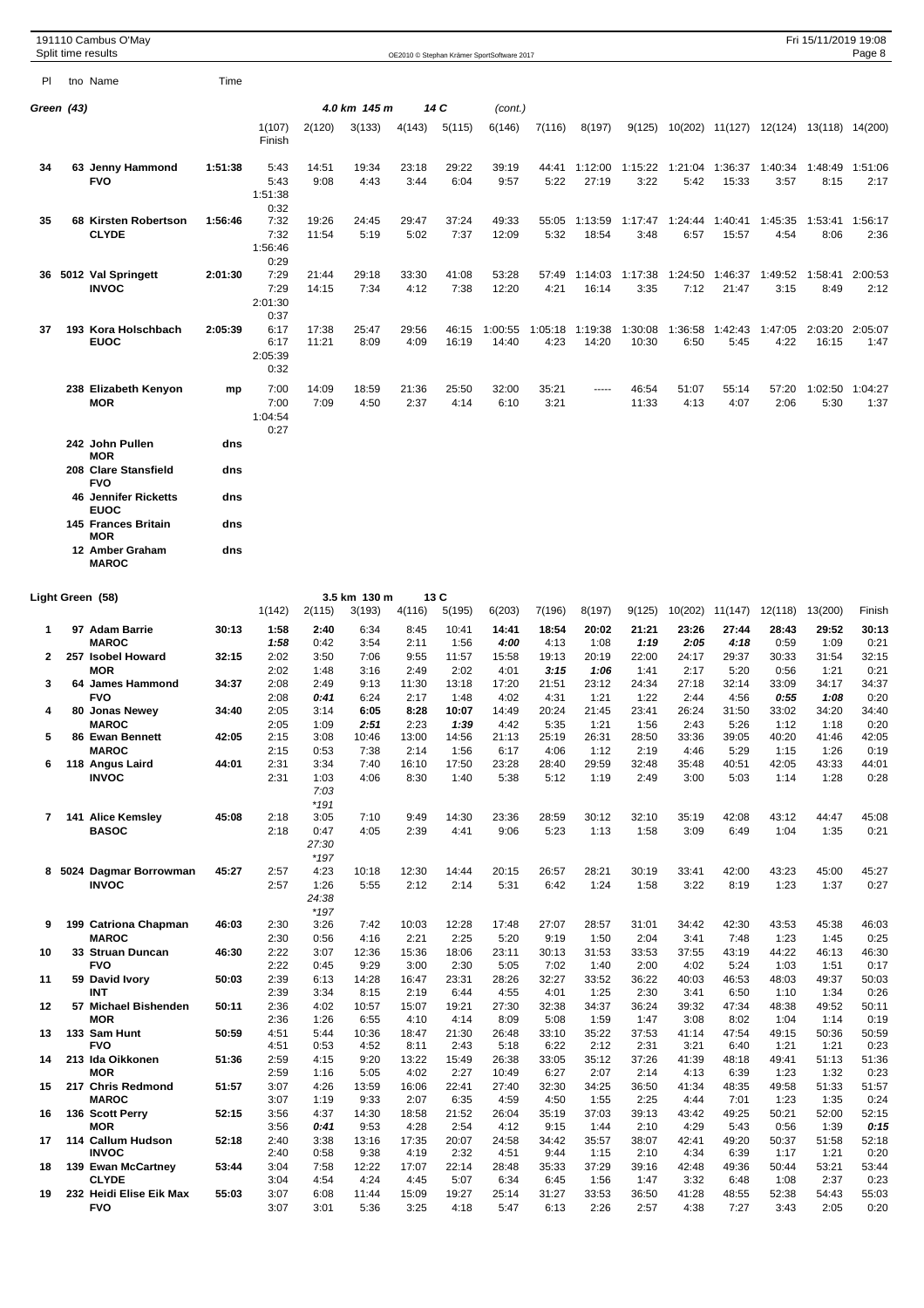|    | 191110 Cambus O'May<br>Split time results |         |              |               |                |                |                | OE2010 © Stephan Krämer SportSoftware 2017 |                         |                                 |                 |                         |                         |                 | Fri 15/11/2019 19:08                                                    | Page 9          |
|----|-------------------------------------------|---------|--------------|---------------|----------------|----------------|----------------|--------------------------------------------|-------------------------|---------------------------------|-----------------|-------------------------|-------------------------|-----------------|-------------------------------------------------------------------------|-----------------|
| PL | tno Name                                  | Time    |              |               |                |                |                |                                            |                         |                                 |                 |                         |                         |                 |                                                                         |                 |
|    | Light Green (58)                          |         |              |               | 3.5 km 130 m   |                | 13 C           | (cont.)                                    |                         |                                 |                 |                         |                         |                 |                                                                         |                 |
|    |                                           |         | 1(142)       | 2(115)        | 3(193)         | 4(116)         | 5(195)         | 6(203)                                     | 7(196)                  | 8(197)                          | 9(125)          | 10(202)                 | 11(147)                 | 12(118)         | 13(200)                                                                 | Finish          |
| 20 | 90 Maja Robertson<br>ESOC                 | 56:48   | 3:16         | 4:49          | 13:47          | 15:50          | 18:28          | 32:22                                      | 41:17                   | 43:03                           | 44:56           | 47:34<br>2:38           | 54:09                   | 55:09           | 56:27                                                                   | 56:48           |
| 21 | <b>250 Stuart Berrill</b>                 | 56:54   | 3:16<br>3:44 | 1:33<br>6:36  | 8:58<br>11:59  | 2:03<br>18:47  | 2:38<br>21:58  | 13:54<br>30:32                             | 8:55<br>37:36           | 1:46<br>39:58                   | 1:53<br>42:33   | 47:44                   | 6:35<br>53:32           | 1:00<br>55:02   | 1:18<br>56:31                                                           | 0:21<br>56:54   |
| 22 | AUOC<br>3 Joel Atkinson                   | 56:59   | 3:44<br>3:41 | 2:52<br>5:00  | 5:23<br>11:15  | 6:48<br>15:33  | 3:11<br>17:47  | 8:34<br>24:18                              | 7:04<br>36:04           | 2:22<br>38:30                   | 2:35<br>40:45   | 5:11<br>46:02           | 5:48<br>53:56           | 1:30<br>55:07   | 1:29<br>56:32                                                           | 0:23<br>56:59   |
|    | ELO                                       |         | 3:41         | 1:19          | 6:15           | 4:18           | 2:14           | 6:31                                       | 11:46                   | 2:26                            | 2:15            | 5:17                    | 7:54                    | 1:11            | 1:25                                                                    | 0:27            |
| 23 | 224 Eilidh Simpson<br><b>INVOC</b>        | 57:31   | 2:52<br>2:52 | 4:12<br>1:20  | 16:10<br>11:58 | 18:53<br>2:43  | 22:39<br>3:46  | 31:02<br>8:23                              | 37:10<br>6:08           | 39:22<br>2:12                   | 42:51<br>3:29   | 46:35<br>3:44           | 54:14<br>7:39           | 55:23<br>1:09   | 57:07<br>1:44                                                           | 57:31<br>0:24   |
| 24 | 227 Anita Spurway                         | 58:34   | 4:18         | 5:45          | 11:30          | 16:30          | 19:55          | 28:24                                      | 35:18                   | 37:37                           | 40:09           | 46:02                   | 54:08                   | 56:12           | 58:02                                                                   | 58:34           |
| 25 | TAY<br>112 Daisy May McNamar              | 58:40   | 4:18<br>2:49 | 1:27<br>3:46  | 5:45<br>8:14   | 5:00<br>14:33  | 3:25<br>23:59  | 8:29<br>33:42                              | 6:54<br>39:21           | 2:19<br>41:47                   | 2:32<br>44:43   | 5:53<br>48:14           | 8:06<br>55:32           | 2:04<br>56:46   | 1:50<br>58:18                                                           | 0:32<br>58:40   |
|    | <b>AYROC</b>                              |         | 2:49         | 0:57          | 4:28           | 6:19           | 9:26           | 9:43                                       | 5:39                    | 2:26                            | 2:56            | 3:31                    | 7:18                    | 1:14            | 1:32                                                                    | 0:22            |
| 26 | 99 Beryl Seaman<br><b>INVOC</b>           | 1:00:33 | 2:52<br>2:52 | 3:48<br>0:56  | 12:36<br>8:48  | 15:56<br>3:20  | 18:41<br>2:45  | 26:45<br>8:04                              | 34:37<br>7:52           | 36:33<br>1:56                   | 40:23<br>3:50   | 46:02<br>5:39           | 57:14<br>11:12          | 58:42<br>1:28   | 1:00:16<br>1:34                                                         | 1:00:33<br>0:17 |
| 27 | 246 Marie Bernards<br>AUOC                | 1:00:54 | 5:28<br>5:28 | 6:27<br>0:59  | 12:33<br>6:06  | 15:28<br>2:55  | 23:21<br>7:53  | 30:46<br>7:25                              | 41:57<br>11:11          | 43:41<br>1:44                   | 46:14<br>2:33   | 51:14<br>5:00           | 57:41<br>6:27           | 58:59<br>1:18   | 1:00:32<br>1:33                                                         | 1:00:54<br>0:22 |
| 28 | 254 Mike Forsyth                          | 1:02:03 | 3:36         | 5:02          | 11:12          | 16:38          | 21:17          | 28:31                                      | 36:27                   | 39:09                           | 42:55           | 47:32                   | 56:42                   | 59:31           | 1:01:30                                                                 | 1:02:03         |
| 29 | <b>GRAMP</b><br>84 Oonagh Grassie         | 1:02:09 | 3:36<br>4:15 | 1:26<br>5:48  | 6:10<br>12:47  | 5:26<br>18:25  | 4:39<br>23:13  | 7:14<br>30:51                              | 7:56<br>37:14           | 2:42<br>39:54                   | 3:46<br>42:55   | 4:37<br>48:44           | 9:10<br>57:54           | 2:49<br>59:41   | 1:59<br>1:01:41                                                         | 0:33<br>1:02:09 |
|    | <b>GRAMP</b>                              |         | 4:15         | 1:33          | 6:59           | 5:38           | 4:48           | 7:38                                       | 6:23                    | 2:40                            | 3:01            | 5:49                    | 9:10                    | 1:47            | 2:00                                                                    | 0:28            |
| 30 | 155 Morven Farguharso<br><b>GRAMP</b>     | 1:03:04 | 3:05<br>3:05 | 4:15<br>1:10  | 13:32<br>9:17  | 23:37<br>10:05 | 28:03<br>4:26  | 35:25<br>7:22                              | 41:46<br>6:21           | 43:24<br>1:38                   | 45:46<br>2:22   | 51:28<br>5:42           | 59:12<br>7:44           | 1:00:41<br>1:29 | 1:02:35<br>1:54                                                         | 1:03:04<br>0:29 |
| 31 | 163 Ben Coutts                            | 1:03:08 | 3:40         | 5:15          | 11:57          | 17:42          | 21:28          | 29:08                                      | 36:48                   | 40:10                           | 43:23           | 48:54                   | 58:11                   | 1:00:30         | 1:02:44                                                                 | 1:03:08         |
| 32 | MOR<br>187 Silje Solevag                  | 1:03:22 | 3:40<br>4:51 | 1:35<br>6:11  | 6:42<br>14:17  | 5:45<br>17:28  | 3:46<br>22:17  | 7:40<br>27:48                              | 7:40<br>33:51           | 3:22<br>36:21                   | 3:13<br>38:52   | 5:31<br>47:48           | 9:17<br>59:13           | 2:19<br>1:00:46 | 2:14<br>1:02:45                                                         | 0:24<br>1:03:22 |
|    | EUOC                                      |         | 4:51         | 1:20          | 8:06           | 3:11           | 4:49           | 5:31                                       | 6:03                    | 2:30                            | 2:31            | 8:56                    | 11:25                   | 1:33            | 1:59                                                                    | 0:37            |
| 33 | 204 Morven Bayton<br><b>BASOC</b>         | 1:04:17 | 5:21<br>5:21 | 7:43<br>2:22  | 13:12<br>5:29  | 20:50<br>7:38  | 24:15<br>3:25  | 31:26<br>7:11                              | 42:07<br>10:41          | 44:31<br>2:24                   | 47:06<br>2:35   | 52:05<br>4:59           | 1:00:33<br>8:28         | 1:02:11<br>1:38 | 1:03:54<br>1:43                                                         | 1:04:17<br>0:23 |
| 34 | 154 Norbert Otreba<br><b>INVOC</b>        | 1:04:46 | 2:45<br>2:45 | 3:50<br>1:05  | 9:07<br>5:17   | 20:48<br>11:41 | 25:36<br>4:48  | 36:19<br>10:43                             | 41:24<br>5:05           | 43:22<br>1:58                   | 46:03<br>2:41   | 49:46<br>3:43           | 1:01:10<br>11:24        | 1:02:35<br>1:25 | 1:04:18<br>1:43                                                         | 1:04:46<br>0:28 |
| 35 | 44 Farran McLean                          | 1:05:17 | 3:05         | 5:01          | 11:33          | 14:48          | 19:46          | 26:23                                      | 40:30                   | 42:31                           | 45:42           | 50:08                   | 1:01:22                 | 1:03:15         | 1:04:52                                                                 | 1:05:17         |
| 36 | MOR<br>76 Ben Polwart                     | 1:06:51 | 3:05<br>2:39 | 1:56<br>3:47  | 6:32<br>11:49  | 3:15<br>17:51  | 4:58<br>28:52  | 6:37<br>36:16                              | 14:07<br>41:17          | 2:01<br>46:41                   | 3:11<br>49:22   | 4:26<br>53:24           | 11:14<br>1:00:52        | 1:53<br>1:04:44 | 1:37<br>1:06:32                                                         | 0:25<br>1:06:51 |
|    | <b>FVO</b>                                |         | 2:39         | 1:08          | 8:02           | 6:02           | 11:01          | 7:24                                       | 5:01                    | 5:24                            | 2:41            | 4:02                    | 7:28                    | 3:52            | 1:48                                                                    | 0:19            |
| 37 | <b>182 Thomas Corlett</b><br><b>EUOC</b>  | 1:07:03 | 3:22<br>3:22 | 5:30<br>2:08  | 9:46<br>4:16   | 17:12<br>7:26  | 19:39<br>2:27  | 38:40<br>19:01                             | 46:43<br>8:03           | 48:15<br>1:32                   | 53:12<br>4:57   | 57:50<br>4:38           | 1:03:28<br>5:38         | 1:05:03<br>1:35 | 1:06:40<br>1:37                                                         | 1:07:03<br>0:23 |
| 38 | 5035 Paul Rayner                          | 1:08:02 | 4:43         | 5:57          | 16:08          | 20:57          | 24:55          | 35:11                                      | 42:50                   | 45:16                           | 49:49           | 55:15                   | 1:04:12                 | 1:05:52         | 1:07:34                                                                 | 1:08:02         |
| 39 | 251 Aaron Miele                           | 1:08:24 | 4:43<br>3:32 | 1:14<br>5:01  | 10:11<br>10:35 | 4:49<br>14:41  | 3:58<br>18:50  | 10:16<br>27:47                             | 7:39<br>42:06           | 2:26<br>44:23                   | 4:33<br>47:24   | 5:26<br>53:26           | 8:57<br>1:03:45         | 1:40<br>1:05:59 | 1:42<br>1:07:58                                                         | 0:28<br>1:08:24 |
|    | AUOC                                      |         | 3:32         | 1:29          | 5:34           | 4:06           | 4:09           | 8:57                                       | 14:19                   | 2:17                            | 3:01            | 6:02                    | 10:19                   | 2:14            | 1:59                                                                    | 0:26            |
| 40 | 234 Richard Salway<br><b>MAROC</b>        | 1:08:52 | 4:02<br>4:02 | 5:23<br>1:21  | 11:39<br>6:16  | 16:07<br>4:28  | 21:56<br>5:49  | 28:10<br>6:14                              | 42:44<br>14:34          | 44:56<br>2:12                   | 47:40<br>2:44   | 54:28<br>6:48           | 1:03:39<br>9:11         | 1:05:11<br>1:32 | 1:08:23<br>3:12                                                         | 1:08:52<br>0:29 |
| 41 | 200 Jacqui Chapman<br><b>MAROC</b>        | 1:09:27 | 3:59<br>3:59 | 5:34<br>1:35  | 12:12<br>6:38  | 16:05<br>3:53  | 22:29<br>6:24  | 30:43<br>8:14                              | 38:53<br>8:10           | 43:18<br>4:25                   | 48:26<br>5:08   | 6:06                    | 54:32 1:04:41<br>10:09  | 1:06:37<br>1:56 | 1:08:51<br>2:14                                                         | 1:09:27<br>0:36 |
|    | 42 5009 Anna Bichard                      | 1:09:31 | 3:18         | 6:38          | 12:15          | 18:46          | 23:19          | 30:52                                      | 40:34                   | 42:47                           | 45:38           |                         |                         |                 | 50:47 1:05:10 1:06:57 1:09:01 1:09:31                                   |                 |
|    | <b>MAROC</b><br>43 5028 Dawn Goddard      | 1:10:34 | 3:18<br>4:11 | 3:20<br>5:47  | 5:37<br>13:36  | 6:31<br>18:52  | 4:33<br>22:26  | 7:33<br>30:10                              | 9:42<br>40:09           | 2:13<br>43:21                   | 2:51<br>47:16   | 5:09<br>53:09           | 14:23<br>1:04:36        | 1:47            | 2:04<br>1:06:46 1:09:50 1:10:34                                         | 0:30            |
|    | <b>FVO</b>                                |         | 4:11         | 1:36          | 7:49           | 5:16           | 3:34           | 7:44                                       | 9:59                    | 3:12                            | 3:55            | 5:53                    | 11:27                   | 2:10            | 3:04                                                                    | 0:44            |
| 44 | 236 Fergus Kenyon<br><b>MOR</b>           | 1:11:10 | 3:28<br>3:28 | 4:52<br>1:24  | 16:21<br>11:29 | 23:40<br>7:19  | 27:28<br>3:48  | 34:00<br>6:32                              | 47:02<br>13:02          | 49:01<br>1:59                   | 51:35<br>2:34   | 5:22                    | 9:18                    | 2:18            | 56:57 1:06:15 1:08:33 1:10:45 1:11:10<br>2:12                           | 0:25            |
| 45 | 156 Kirsty Farquharson                    | 1:11:21 | 6:54         | 8:07          | 21:40          | 31:41          | 36:14          | 43:31                                      | 50:04                   | 51:50                           | 53:58           |                         | 59:52 1:07:26           |                 | 1:08:57 1:10:54 1:11:21                                                 |                 |
| 46 | <b>GRAMP</b><br>248 Leonard Grabow        | 1:12:09 | 6:54<br>4:25 | 1:13<br>5:45  | 13:33<br>15:13 | 10:01<br>30:53 | 4:33<br>33:48  | 7:17<br>42:19                              | 6:33<br>49:19           | 1:46<br>51:37                   | 2:08<br>57:14   | 5:54                    | 7:34<br>1:02:13 1:08:36 | 1:31<br>1:10:01 | 1:57<br>1:11:48                                                         | 0:27<br>1:12:09 |
| 47 | AUOC<br>203 Shula Bayton                  | 1:19:55 | 4:25<br>3:36 | 1:20<br>4:58  | 9:28<br>10:13  | 15:40<br>13:48 | 2:55<br>17:21  | 8:31<br>31:05                              | 7:00<br>59:21           | 2:18<br>1:01:45                 | 5:37<br>1:03:51 | 4:59<br>1:08:24         | 6:23<br>1:15:28         | 1:25<br>1:17:31 | 1:47<br>1:19:28                                                         | 0:21<br>1:19:55 |
|    | <b>BASOC</b>                              |         | 3:36         | 1:22          | 5:15           | 3:35           | 3:33           | 13:44                                      | 28:16                   | 2:24                            | 2:06            | 4:33                    | 7:04                    | 2:03            | 1:57                                                                    | 0:27            |
| 48 | 5017 Kate Anderson<br><b>GRAMP</b>        | 1:33:06 | 3:46<br>3:46 | 5:22<br>1:36  | 22:27<br>17:05 | 27:17<br>4:50  | 43:31<br>16:14 | 50:21<br>6:50                              | 15:51                   | 1:06:12 1:09:13 1:12:28<br>3:01 | 3:15            | 1:18:26<br>5:58         | 1:27:32<br>9:06         | 1:29:54<br>2:22 | 1:32:41<br>2:47                                                         | 1:33:06<br>0:25 |
| 49 | 160 Genevieve Jones                       | 1:36:09 | 5:49         | 8:00          | 22:01          | 30:45          | 35:30          | 48:01                                      |                         | 59:07 1:03:24 1:08:20           |                 |                         |                         |                 | 1:16:57 1:29:31 1:32:18 1:35:33 1:36:09                                 |                 |
| 50 | <b>MAROC</b><br>252 Martin Nedyalkov      | 1:37:50 | 5:49<br>3:20 | 2:11<br>4:59  | 14:01<br>19:51 | 8:44<br>29:40  | 4:45<br>34:55  | 12:31<br>47:12                             | 11:06                   | 4:17                            | 4:56            | 8:37                    | 12:34                   | 2:47            | 3:15<br>1:12:44 1:15:06 1:17:55 1:24:21 1:33:34 1:35:23 1:37:22 1:37:50 | 0:36            |
|    | <b>AUOC</b>                               |         | 3:20         | 1:39          | 14:52          | 9:49           | 5:15           | 12:17                                      | 25:32                   | 2:22                            | 2:49            | 6:26                    | 9:13                    | 1:49            | 1:59                                                                    | 0:28            |
| 51 | 158 Selina Estama<br><b>FVO</b>           | 1:37:52 | 2:43<br>2:43 | 9:48<br>7:05  | 24:03<br>14:15 | 29:14<br>5:11  | 34:04<br>4:50  | 39:26<br>5:22                              | 23:24                   | 2:01                            | 16:17           | 4:33                    | 7:29                    | 2:01            | 1:02:50 1:04:51 1:21:08 1:25:41 1:33:10 1:35:11 1:37:25 1:37:52<br>2:14 | 0:27            |
| 52 | 220 Jonathan Turley<br><b>MAROC</b>       | 1:41:10 | 4:47         | 6:18          | 43:21          | 48:04          | 50:56          | 56:31<br>5:35                              | 1:05:01 1:14:54<br>8:30 | 9:53                            | 1:50            | 1:16:44 1:21:48<br>5:04 | 1:37:36                 | 1:39:08<br>1:32 | 1:40:43 1:41:10<br>1:35                                                 |                 |
| 53 | 253 Moira Laws                            | 1:47:17 | 4:47<br>5:43 | 1:31<br>13:58 | 37:03<br>23:23 | 4:43<br>31:59  | 2:52<br>43:03  | 52:52                                      |                         | 1:08:08 1:12:04                 | 1:16:30         | 1:25:24                 | 15:48<br>1:38:48        | 1:43:09         | 1:46:37                                                                 | 0:27<br>1:47:17 |
|    | <b>TAY</b>                                |         | 5:43         | 8:15          | 9:25           | 8:36           | 11:04          | 9:49                                       | 15:16                   | 3:56                            | 4:26            | 8:54                    | 13:24                   | 4:21            | 3:28                                                                    | 0:40            |
|    | 15 Lucy Hensman<br><b>FVO</b>             | mp      | 3:28<br>3:28 | 5:23<br>1:55  | 11:58<br>6:35  | 20:11<br>8:13  | 24:28<br>4:17  | 32:02<br>7:34                              | 43:16<br>11:14          | -----                           | -----           | -----                   | 48:10<br>4:54           | -----           | 49:39<br>1:29                                                           | 50:04<br>0:25   |
|    | 5025 Duncan Will                          | dns     |              |               |                |                |                |                                            |                         |                                 |                 |                         |                         |                 |                                                                         |                 |
|    | <b>GRAMP</b><br>209 Jaime Martinez        | dns     |              |               |                |                |                |                                            |                         |                                 |                 |                         |                         |                 |                                                                         |                 |
|    | <b>FVO</b>                                |         |              |               |                |                |                |                                            |                         |                                 |                 |                         |                         |                 |                                                                         |                 |
|    | 26 Esther Gooch<br><b>MAROC</b>           | dns     |              |               |                |                |                |                                            |                         |                                 |                 |                         |                         |                 |                                                                         |                 |
|    | 249 Heidi Ross<br><b>AUOC</b>             | dns     |              |               |                |                |                |                                            |                         |                                 |                 |                         |                         |                 |                                                                         |                 |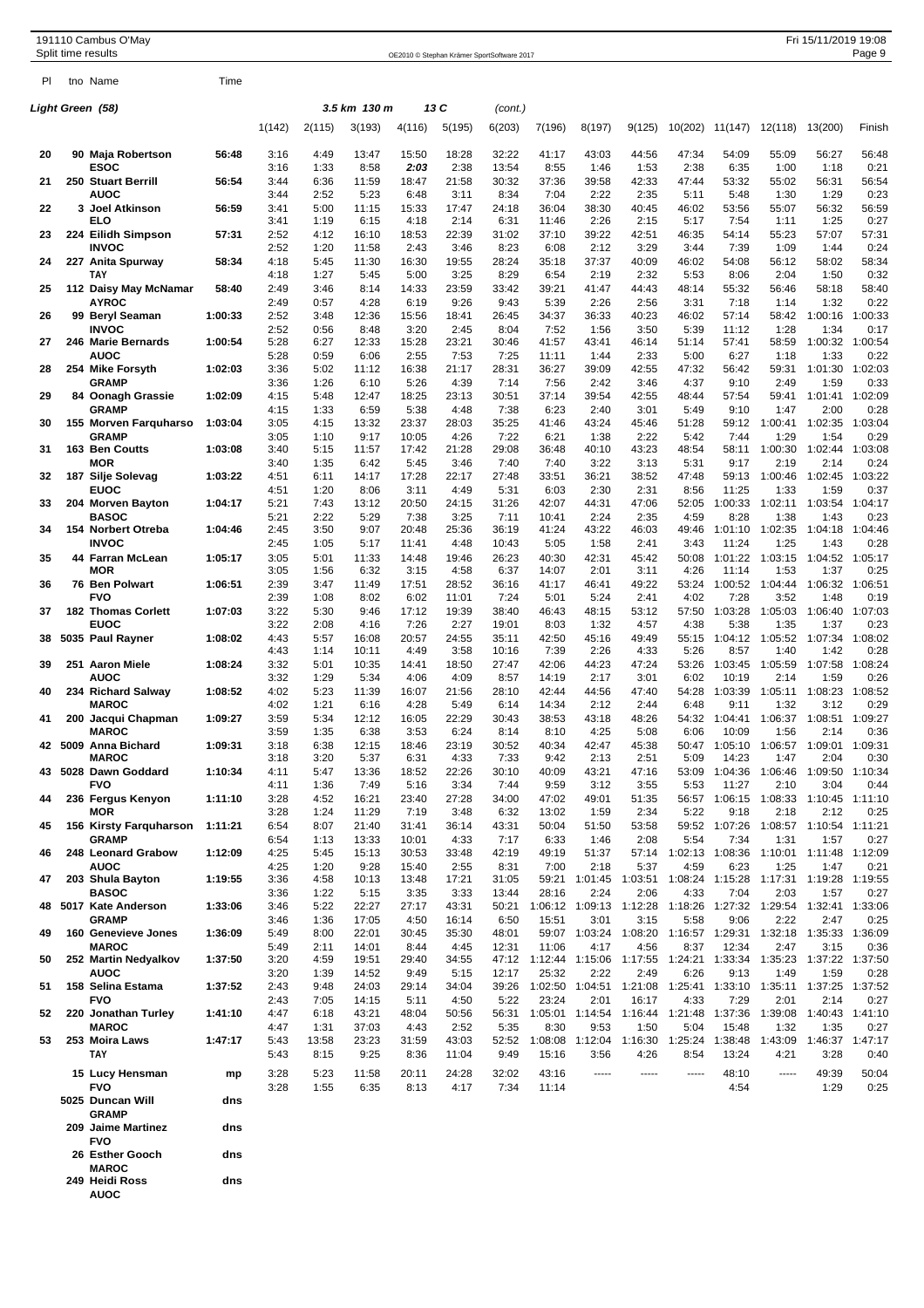|             |     | 191110 Cambus O'May<br>Split time results |         |                |               |                        |               |                | OE2010 © Stephan Krämer SportSoftware 2017 |               |                |                  |                 |                         |                 | Fri 15/11/2019 19:08 | Page 10 |
|-------------|-----|-------------------------------------------|---------|----------------|---------------|------------------------|---------------|----------------|--------------------------------------------|---------------|----------------|------------------|-----------------|-------------------------|-----------------|----------------------|---------|
| PI.         |     | tno Name                                  | Time    |                |               |                        |               |                |                                            |               |                |                  |                 |                         |                 |                      |         |
| Orange (44) |     |                                           |         | 1(110)         | 2(142)        | 2.9 km 100 m<br>3(107) | 12C<br>4(117) | 5(193)         | 6(195)                                     | 7(152)        | 8(203)         | 9(125)           |                 | 10(122) 11(147)         | 12(200)         | Finish               |         |
| 1           |     | 104 Laurence Ward                         | 25:24   | 1:20           | 2:40          | 4:15                   | 5:06          | 7:29           | 10:07                                      | 12:13         | 15:29          | 19:57            | 22:11           | 23:59                   | 25:04           | 25:24                |         |
|             |     | INT                                       |         | 1:20           | 1:20          | 1:35                   | 0:51          | 2:23           | 2:38                                       | 2:06          | 3:16           | 4:28             | 2:14            | 1:48                    | 1:05            | 0:20                 |         |
| 2           |     | 153 Finn Selmer Dugui<br>ΤΑΥ              | 25:33   | 1:11<br>1:11   | 2:28<br>1:17  | 3:56<br>1:28           | 4:52<br>0:56  | 7:54<br>3:02   | 10:14<br>2:20                              | 12:15<br>2:01 | 14:47<br>2:32  | 20:25<br>5:38    | 22:30<br>2:05   | 24:05<br>1:35           | 25:10<br>1:05   | 25:33<br>0:23        |         |
| 3           |     | 23 Kate McLuckie                          | 28:04   | 1:18           | 2:35          | 4:10                   | 4:55          | 7:57           | 10:48                                      | 13:21         | 17:04          | 21:32            | 23:56           | 26:17                   | 27:43           | 28:04                |         |
| 4           |     | <b>MOR</b><br>62 Rebecca Hammond          | 29:50   | 1:18<br>1:23   | 1:17<br>2:53  | 1:35<br>4:30           | 0:45<br>5:31  | 3:02<br>8:13   | 2:51<br>10:40                              | 2:33<br>13:13 | 3:43<br>16:32  | 4:28<br>20:05    | 2:24<br>26:32   | 2:21<br>28:20           | 1:26<br>29:30   | 0:21<br>29:50        |         |
|             |     | <b>FVO</b>                                |         | 1:23           | 1:30          | 1:37                   | 1:01          | 2:42           | 2:27                                       | 2:33          | 3:19           | 3:33             | 6:27            | 1:48                    | 1:10            | 0:20                 |         |
| 5           |     | 71 Jamie Connor<br><b>FVO</b>             | 29:59   | 1:29<br>1:29   | 2:56<br>1:27  | 5:04<br>2:08           | 5:51<br>0:47  | 9:22<br>3:31   | 12:27<br>3:05                              | 15:28<br>3:01 | 18:06<br>2:38  | 23:44<br>5:38    | 26:35<br>2:51   | 28:29<br>1:54           | 29:35<br>1:06   | 29:59<br>0:24        |         |
| 6           |     | 29 Ruth Gooch                             | 30:46   | 1:17           | 3:00          | 4:51                   | 5:55          | 9:26           | 12:12                                      | 15:05         | 21:14          | 25:12            | 27:21           | 29:15                   | 30:22           | 30:46                |         |
| 7           |     | <b>MAROC</b><br>1 Ben Ross                | 30:56   | 1:17<br>1:19   | 1:43<br>3:01  | 1:51<br>8:36           | 1:04<br>9:11  | 3:31<br>13:19  | 2:46<br>15:32                              | 2:53<br>17:45 | 6:09<br>19:48  | 3:58<br>25:29    | 2:09<br>27:39   | 1:54<br>29:27           | 1:07<br>30:35   | 0:24<br>30:56        |         |
|             |     | INT                                       |         | 1:19           | 1:42          | 5:35                   | 0:35          | 4:08           | 2:13                                       | 2:13          | 2:03           | 5:41             | 2:10            | 1:48                    | 1:08            | 0:21                 |         |
| 8           |     | 67 Andrew Twigg<br>FVO                    | 33:14   | 1:26<br>1:26   | 3:13<br>1:47  | 5:07<br>1:54           | 6:16<br>1:09  | 9:45<br>3:29   | 12:49<br>3:04                              | 15:43<br>2:54 | 21:15<br>5:32  | 26:02<br>4:47    | 28:57<br>2:55   | 31:18<br>2:21           | 32:52<br>1:34   | 33:14<br>0:22        |         |
| 9           |     | 5 Emily Atkinson                          | 33:33   | 1:24           | 3:42          | 6:42                   | 7:57          | 14:19          | 18:26                                      | 20:52         | 23:43          | 27:55            | 30:26           | 32:08                   | 33:13           | 33:33                |         |
| 10          |     | ELO<br>24 Finlay McLuckie                 | 34:51   | 1:24<br>1:14   | 2:18<br>2:33  | 3:00<br>4:27           | 1:15<br>5:14  | 6:22<br>9:09   | 4:07<br>11:42                              | 2:26<br>13:56 | 2:51<br>19:56  | 4:12<br>26:59    | 2:31<br>31:28   | 1:42<br>33:18           | 1:05<br>34:31   | 0:20<br>34:51        |         |
|             |     | MOR                                       |         | 1:14           | 1:19          | 1:54                   | 0:47          | 3:55           | 2:33                                       | 2:14          | 6:00           | 7:03             | 4:29            | 1:50                    | 1:13            | 0:20                 |         |
| 11          |     | 231 Finn Dower<br><b>TAY</b>              | 37:18   | 1:14<br>1:14   | 2:34<br>1:20  | 5:09<br>2:35           | 6:08<br>0:59  | 9:03<br>2:55   | 11:35<br>2:32                              | 13:52<br>2:17 | 16:08<br>2:16  | 26:29<br>10:21   | 33:11<br>6:42   | 35:19<br>2:08           | 36:48<br>1:29   | 37:18<br>0:30        |         |
| 12          |     | 161 Bruce McQuaid                         | 37:32   | 1:29           | 6:11          | 8:44                   | 9:43          | 14:36          | 20:54                                      | 23:39         | 26:24          | 31:04            | 34:01           | 36:16                   | 37:15           | 37:32                |         |
| 13          |     | <b>FVO</b><br>146 Scarlett Britain        | 37:55   | 1:29<br>1:21   | 4:42<br>5:20  | 2:33<br>8:40           | 0:59<br>9:40  | 4:53<br>12:45  | 6:18<br>15:48                              | 2:45<br>19:49 | 2:45<br>22:40  | 4:40<br>30:59    | 2:57<br>34:06   | 2:15<br>36:15           | 0.59<br>37:32   | 0:17<br>37:55        |         |
|             |     | <b>MOR</b>                                |         | 1:21           | 3:59          | 3:20                   | 1:00          | 3:05           | 3:03                                       | 4:01          | 2:51           | 8:19             | 3:07            | 2:09                    | 1:17            | 0:23                 |         |
| 14          |     | 258 Sophie Howard<br><b>MOR</b>           | 38:21   | 1:40<br>1:40   | 3:12<br>1:32  | 6:22<br>3:10           | 7:35<br>1:13  | 15:06<br>7:31  | 18:44<br>3:38                              | 21:44<br>3:00 | 25:59<br>4:15  | 31:19<br>5:20    | 34:36<br>3:17   | 36:47<br>2:11           | 37:57<br>1:10   | 38:21<br>0:24        |         |
| 15          |     | 81 Yann Newey                             | 39:27   | 1:29           | 8:33          | 10:06                  | 10:56         | 14:37          | 17:27                                      | 20:00         | 25:16          | 29:51            | 35:34           | 37:39                   | 39:04           | 39:27                |         |
|             |     | <b>MAROC</b>                              |         | 1:29           | 7:04          | 1:33                   | 0:50          | 3:41           | 2:50                                       | 2:33          | 5:16           | 4:35             | 5:43            | 2:05                    | 1:25            | 0:23                 |         |
| 16          |     | 109 Iona Scott<br><b>INVOC</b>            | 43:37   | 1:25<br>1:25   | 10:00<br>8:35 | 11:20<br>1:20          | 12:38<br>1:18 | 20:25<br>7:47  | 23:26<br>3:01                              | 26:12<br>2:46 | 30:49<br>4:37  | 36:21<br>5:32    | 39:50<br>3:29   | 41:57<br>2:07           | 43:14<br>1:17   | 43:37<br>0:23        |         |
| 17          |     | 55 Findlay Cormack                        | 44:20   | 1:36           | 4:41          | 7:44                   | 9:05          | 14:48          | 17:56                                      | 21:31         | 29:01          | 34:38            | 39:51           | 42:06                   | 43:55           | 44:20                |         |
| 18          |     | <b>MAROC</b><br>54 Mette Cormack          | 45:01   | 1:36<br>-----  | 3:05<br>----- | 3:03<br>-----          | 1:21<br>----- | 5:43<br>-----  | 3:08<br>21:17                              | 3:35<br>24:24 | 7:30<br>30:24  | 5:37<br>37:02    | 5:13<br>40:18   | 2:15<br>42:57           | 1:49<br>44:31   | 0:25<br>45:01        |         |
|             |     | <b>MAROC</b>                              |         |                |               |                        |               |                | 21:17                                      | 3:07          | 6:00           | 6:38             | 3:16            | 2:39                    | 1:34            | 0:30                 |         |
| 19          |     | 164 Alana Coutts<br><b>MOR</b>            | 45:49   | 1:16<br>1:16   | 2:57<br>1:41  | 5:31<br>2:34           | 6:47<br>1:16  | 13:36<br>6:49  | 17:05<br>3:29                              | 20:30<br>3:25 | 25:29<br>4:59  | 30:57<br>5:28    | 41:24<br>10:27  | 44:00<br>2:36           | 45:25<br>1:25   | 45:49<br>0:24        |         |
| 20          |     | 125 Kirsty Flint                          | 47:19   | 1:49           | 3:51          | 6:52                   | 8:41          | 15:32          | 19:57                                      | 24:17         | 29:49          | 37:42            | 41:20           | 44:51                   | 46:47           | 47:19                |         |
| 21          |     | <b>FVO</b><br>16 Katie Hensman            | 49:57   | 1:49<br>1:44   | 2:02<br>3:52  | 3:01<br>6:54           | 1:49<br>8:53  | 6:51<br>16:09  | 4:25<br>21:20                              | 4:20<br>25:19 | 5:32<br>32:30  | 7:53<br>40:57    | 3:38<br>44:13   | 3:31<br>47:48           | 1:56<br>49:33   | 0:32<br>49:57        |         |
|             |     | <b>FVO</b>                                |         | 1:44           | 2:08          | 3:02                   | 1:59          | 7:16           | 5:11                                       | 3:59          | 7:11           | 8:27             | 3:16            | 3:35                    | 1:45            | 0:24                 |         |
| 22          |     | 115 Blair Hudson<br><b>INVOC</b>          | 49:58   | 1:10<br>1:10   | 6:49<br>5:39  | 9:15<br>2:26           | 10:30<br>1:15 | 14:27<br>3:57  | 17:12<br>2:45                              | 26:46<br>9:34 | 35:20<br>8:34  | 43:56<br>8:36    | 46:41<br>2:45   | 48:19<br>1:38           | 49:34<br>1:15   | 49:58<br>0:24        |         |
| 23          | 255 | <b>Connor Whitelaw</b>                    | 50:49   | 1:43           | 3:43          | 7:15                   | 8:32          | 15:39          | 20:30                                      | 23:59         | 28:44          | 35:51            | 43:35           | 47:43                   | 50:24           | 50:49                |         |
| 24          |     | <b>GRAMP</b><br>5005 Ethan Wallis         | 51:01   | 1:43<br>1:36   | 2:00<br>3:45  | 3:32<br>7:37           | 1:17<br>8:33  | 7:07<br>11:38  | 4:51<br>17:23                              | 3:29<br>20:19 | 4:45<br>22:50  | 7:07<br>44:19    | 7:44<br>47:03   | 4:08<br>49:15           | 2:41<br>50:37   | 0:25<br>51:01        |         |
|             |     | <b>MAROC</b>                              |         | 1:36           | 2:09          | 3:52                   | 0:56          | 3:05           | 5:45                                       | 2:56          | 2:31           | 21:29            | 2:44            | 2:12                    | 1:22            | 0:24                 |         |
| 25          |     | 49 Judith Bell<br><b>ESOC</b>             | 51:13   | 2:29<br>2:29   | 4:36<br>2:07  | 7:05<br>2:29           | 8:45<br>1:40  | 15:15<br>6:30  | 20:07<br>4:52                              | 23:58<br>3:51 | 28:44<br>4:46  | 35:37<br>6:53    | 43:30<br>7:53   | 47:34<br>4:04           | 50:13<br>2:39   | 51:13<br>1:00        |         |
| 26          |     | 51 Megan Brown                            | 53:59   | 1:27           | 2:53          | 13:15                  | 14:29         | 28:15          | 31:48                                      | 35:58         | 39:08          | 44:14            | 49:27           | 51:55                   | 53:30           | 53:59                |         |
| 27          |     | <b>ESOC</b><br>14 Susan Hensman           | 56:09   | 1:27<br>2:25   | 1:26<br>5:13  | 10:22<br>10:16         | 1:14<br>12:00 | 13:46<br>19:05 | 3:33<br>24:54                              | 4:10<br>29:18 | 3:10<br>35:46  | 5:06<br>43:15    | 5:13<br>48:04   | 2:28<br>52:15           | 1:35<br>55:14   | 0:29<br>56:09        |         |
|             |     | <b>FVO</b>                                |         | 2:25           | 2:48          | 5:03                   | 1:44          | 7:05           | 5:49                                       | 4:24          | 6:28           | 7:29             | 4:49            | 4:11                    | 2:59            | 0:55                 |         |
| 28          |     | 25 Louis Chapoy<br><b>FVO</b>             | 56:27   | 1:51<br>1:51   | 6:25<br>4:34  | 7:57<br>1:32           | 9:04<br>1:07  | 14:17<br>5:13  | 17:17<br>3:00                              | 20:40<br>3:23 | 33:35<br>12:55 | 49:59<br>16:24   | 52:46<br>2:47   | 54:50<br>2:04           | 56:06<br>1:16   | 56:27<br>0:21        |         |
|             |     |                                           |         | 13:34          |               |                        |               |                |                                            |               |                |                  |                 |                         |                 |                      |         |
| 29          |     | 100 Erica Cload                           | 58:01   | $*192$<br>2:01 | 5:02          | 9:28                   | 12:10         | 19:49          | 24:37                                      | 29:40         | 40:16          | 46:55            | 51:58           | 55:34                   | 57:29           | 58:01                |         |
|             |     | <b>INVOC</b>                              |         | 2:01           | 3:01          | 4:26                   | 2:42          | 7:39           | 4:48                                       | 5:03          | 10:36          | 6:39             | 5:03            | 3:36                    | 1:55            | 0:32                 |         |
| 30          |     | 5036 Margaret Dearman<br><b>MOR</b>       | 1:00:02 | 2:54<br>2:54   | 5:17<br>2:23  | 8:48<br>3:31           | 10:21<br>1:33 | 16:32<br>6:11  | 21:59<br>5:27                              | 26:32<br>4:33 | 32:36<br>6:04  | 46:25<br>13:49   | 51:57<br>5:32   | 56:34<br>4:37           | 59:01<br>2:27   | 1:00:02<br>1:01      |         |
| 31          |     | 126 James Shearer                         | 1:01:49 | 1:38           | 21:39         | 24:45                  | 25:57         | 31:21          | 34:58                                      | 38:43         | 44:13          | 51:01            | 55:32           | 59:36                   | 1:01:16         | 1:01:49              |         |
| 32          |     | <b>FVO</b><br>121 Rona Laird              | 1:02:33 | 1:38<br>2:23   | 20:01<br>6:56 | 3:06<br>13:20          | 1:12<br>14:27 | 5:24<br>20:28  | 3:37<br>25:52                              | 3:45<br>30:23 | 5:30<br>36:33  | 6:48<br>50:15    | 4:31<br>55:54   | 4:04<br>1:00:24         | 1:40<br>1:02:02 | 0:33<br>1:02:33      |         |
|             |     | <b>INVOC</b>                              |         | 2:23           | 4:33          | 6:24                   | 1:07          | 6:01           | 5:24                                       | 4:31          | 6:10           | 13:42            | 5:39            | 4:30                    | 1:38            | 0:31                 |         |
| 33          |     | 131 Aisling Stuart<br><b>ESOC</b>         | 1:08:50 | 1:49<br>1:49   | 5:42<br>3:53  | 11:49<br>6:07          | 12:50<br>1:01 | 19:31<br>6:41  | 23:35<br>4:04                              | 28:13<br>4:38 | 35:12<br>6:59  | 1:00:33<br>25:21 | 1:03:41<br>3:08 | 1:06:44<br>3:03         | 1:08:24<br>1:40 | 1:08:50<br>0:26      |         |
| 34          |     | 35 Lewis Dunbar                           | 1:09:44 | 1:38           | 3:36          | 6:17                   | 8:43          | 15:42          | 20:17                                      | 23:52         | 56:46          | 1:01:51          | 1:05:49         | 1:08:06                 | 1:09:21         | 1:09:44              |         |
| 35          |     | <b>MAROC</b><br>87 Jane Bennett           | 1:11:26 | 1:38<br>1:55   | 1:58<br>5:40  | 2:41<br>8:19           | 2:26<br>9:40  | 6:59<br>14:47  | 4:35<br>18:15                              | 3:35<br>21:48 | 32:54<br>26:50 | 5:05<br>53:31    | 3:58            | 2:17<br>1:07:02 1:09:27 | 1:15<br>1:10:55 | 0:23<br>1:11:26      |         |
|             |     | <b>MAROC</b>                              |         | 1:55           | 3:45          | 2:39                   | 1:21          | 5:07           | 3:28                                       | 3:33          | 5:02           | 26:41            | 13:31           | 2:25                    | 1:28            | 0:31                 |         |
| 36          |     | 212 Dougal Mather<br><b>MAROC</b>         | 1:12:52 | 2:44<br>2:44   | 6:41<br>3:57  | 10:50<br>4:09          | 13:49<br>2:59 | 21:15<br>7:26  | 29:10<br>7:55                              | 39:07<br>9:57 | 48:08<br>9:01  | 58:01<br>9:53    | 6:26            | 1:04:27 1:08:49<br>4:22 | 1:12:07<br>3:18 | 1:12:52<br>0:45      |         |
|             |     | 226 Tristan Spurway                       | mp      | 1:16           | 3:13          | 5:36                   | 6:28          | 11:19          | -----                                      | 28:38         | 33:31          | -----            | 1.1.1.1         | 44:30                   | 45:55           | 46:25                |         |
|             |     | ΤΑΥ                                       |         | 1:16           | 1:57          | 2:23                   | 0:52          | 4:51           |                                            | 17:19         | 4:53           |                  |                 | 10:59                   | 1:25            | 0:30                 |         |
|             |     | 78 Laura Polwart<br><b>FVO</b>            | mp      | 1:48<br>1:48   | 8:41<br>6:53  | 11:50<br>3:09          | 14:42<br>2:52 | 21:44<br>7:02  | 25:57<br>4:13                              | 29:45<br>3:48 | 34:13<br>4:28  | -----            | -----           | -----                   | 48:21<br>14:08  | 48:51<br>0:30        |         |
|             |     | 39 Rachel Godfree                         | dnf     | 1:39           | 5:14          | 10:37                  | 12:48         | 24:36          | 1.1.1.1                                    | -----         | 1.1.1.1        | -----            | -----           | $- - - - -$             | $\cdots$        |                      |         |
|             |     | <b>FVO</b>                                |         | 1:39           | 3:35          | 5:23                   | 2:11          | 11:48          |                                            |               |                |                  |                 |                         |                 |                      |         |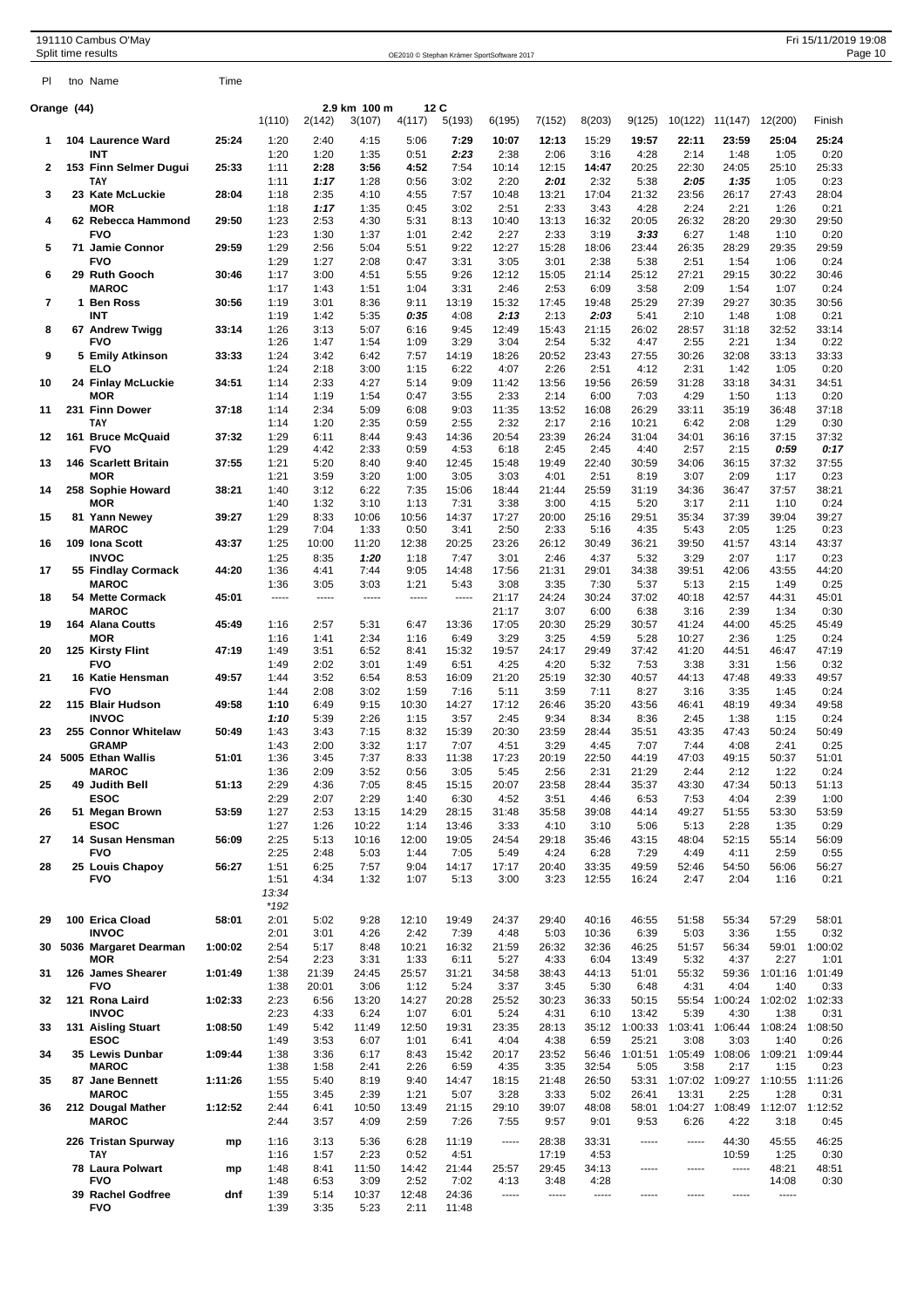OE2010 © Stephan Krämer SportSoftware 2017

|  | PI tho Name<br>___ |  |
|--|--------------------|--|
|--|--------------------|--|

Time

| Orange (44 |  |
|------------|--|
|------------|--|

| Orange (44) |                                      |     |        | 2.9 km 100 m |        |        | 12 C   | (cont.) |        |        |        |         |         |         |        |
|-------------|--------------------------------------|-----|--------|--------------|--------|--------|--------|---------|--------|--------|--------|---------|---------|---------|--------|
|             |                                      |     | 1(110) | 2(142)       | 3(107) | 4(117) | 5(193) | 6(195)  | 7(152) | 8(203) | 9(125) | 10(122) | 11(147) | 12(200) | Finish |
|             | 113 Rosie McNamara<br><b>AYROC</b>   | dns |        |              |        |        |        |         |        |        |        |         |         |         |        |
|             | 215 Marjory Craig<br><b>MAROC</b>    | dns |        |              |        |        |        |         |        |        |        |         |         |         |        |
|             | 92 Ranolph Whitehead<br><b>MAROC</b> | dns |        |              |        |        |        |         |        |        |        |         |         |         |        |
|             | 7 Ellie Darlow<br><b>RR</b>          | dns |        |              |        |        |        |         |        |        |        |         |         |         |        |
|             | 42 Ayden Baird<br><b>ECKO</b>        | dns |        |              |        |        |        |         |        |        |        |         |         |         |        |

## **Yellow (29) 1.9 km 55 m 9 C**

|            | 1 5006 Tristan Wallis<br><b>MAROC</b>   | 13:13 | 1:21<br>1:21 | 2:22<br>1:01  | 3:35<br>1.13          | 4:17<br>0.42  | 5:00<br>0.43   | 5:41<br>0:41  | 6:46<br>1.05  | 8:07<br>1.21   | 9:06<br>0:59  | 11:08<br>2.02          | 12:39<br>1:31 | 13:13<br>0.34 |
|------------|-----------------------------------------|-------|--------------|---------------|-----------------------|---------------|----------------|---------------|---------------|----------------|---------------|------------------------|---------------|---------------|
| White (15) |                                         |       | 1(110)       | 2(150)        | 1.5 km 50 m<br>3(119) | 4(144)        | 11 C<br>5(190) | 6(145)        | 7(192)        | 8(148)         |               | 9(153) 10(113) 11(200) |               | Finish        |
|            | 5010 Emily Bichard<br><b>MAROC</b>      | dns   |              |               |                       |               |                |               |               |                |               |                        |               |               |
|            | <b>FVO</b>                              |       | 1:21         |               | 20:55                 | 1:28          | 3:38           | 1:51          | 2:21          | 2:48           | 1:36          | 0:41                   |               |               |
|            | <b>MOR</b><br>162 Audrey McQuaid        | mp    | 1:49<br>1:21 | 2:40<br>----- | 8:49<br>22:16         | 2:22<br>23:44 | 4:34<br>27:22  | 4:01<br>29:13 | 4:02<br>31:34 | 7:44<br>34:22  | 3:35<br>35:58 | 0:29<br>36:39          |               |               |
| 27         | 259 Anna Howard                         | 40:05 | 1:49         | 4:29          | 13:18                 | 15:40         | 20:14          | 24:15         | 28:17         | 36:01          | 39:36         | 40:05                  |               |               |
|            | <b>MAROC</b>                            |       | 1:48         | 2:52          | 3:12                  | 1:47          | 5:37           | 3:25          | 4:56          | 11:53          | 2:06          | 0:24                   |               |               |
| 26         | <b>MAROC</b><br>38 Douglas Walmsley     | 38:00 | 1:21<br>1:48 | 1:41<br>4:40  | 2:49<br>7:52          | 1:46<br>9:39  | 4:42<br>15:16  | 4:13<br>18:41 | 4:57<br>23:37 | 12:01<br>35:30 | 2:04<br>37:36 | 0:23<br>38:00          |               |               |
| 25         | 221 Rufus Turley                        | 35:57 | 1:21         | 3:02          | 5:51                  | 7:37          | 12:19          | 16:32         | 21:29         | 33:30          | 35:34         | 35:57                  |               |               |
|            | <b>BASOC</b>                            |       | 1:56         | 2:34          | 3:07                  | 1:48          | 10:18          | 3:29          | 3:47          | 3:36           | 1:48          | 0:22                   |               |               |
| 24         | 205 Finlay Bayton                       | 32:45 | 1:56         | 4:30          | 7:37                  | 9:25          | 19:43          | 23:12         | 26:59         | 30:35          | 32:23         | 32:45                  |               |               |
| 23         | 72 Eilidh Connor<br><b>FVO</b>          | 30:44 | 1:44<br>1:44 | 4:07<br>2:23  | 6:20<br>2:13          | 8:00<br>1:40  | 17:46<br>9:46  | 21:10<br>3:24 | 25:02<br>3:52 | 28:36<br>3:34  | 30:20<br>1:44 | 30:44<br>0:24          |               |               |
|            | <b>MAROC</b>                            |       | 2:00         | 2:42          | 3:38                  | 3:45          | 3:57           | 2:38          | 3:36          | 4:21           | 1:56          | 0:26                   |               |               |
| 22         | 219 Finlay Redmond                      | 28:59 | 2:00         | 4:42          | 8:20                  | 12:05         | 16:02          | 18:40         | 22:16         | 26:37          | 28:33         | 28:59                  |               |               |
|            | <b>ESOC</b>                             |       | 1:29         | 6:33          | 2:29                  | 1:40          | 3:36           | 2:15          | 2:48          | 3:15           | 2:30          | 0:29                   |               |               |
| 21         | INT<br>132 Sibhe Fahey                  | 27:04 | 1:42<br>1:29 | 2:37<br>8:02  | 3:06<br>10:31         | 2:51<br>12:11 | 3:45<br>15:47  | 2:21<br>18:02 | 3:35<br>20:50 | 4:01<br>24:05  | 2:02<br>26:35 | 0:30<br>27:04          |               |               |
| 20         | 32 Eilidh Mowbry                        | 26:30 | 1:42         | 4:19          | 7:25                  | 10:16         | 14:01          | 16:22         | 19:57         | 23:58          | 26:00         | 26:30                  |               |               |
|            |                                         |       | 1:56         | 3:06          | 2:18                  | 2:20          | 3:38           | 1:53          | 3:41          | 3:35           | 1:42          | 0:24                   |               |               |
| 19         | <b>MAROC</b><br>5034 Emma Tivendale     | 24:33 | 1:50<br>1:56 | 3:06<br>5:02  | 2:22<br>7:20          | 2:23<br>9:40  | 3:35<br>13:18  | 1:51<br>15:11 | 3:43<br>18:52 | 3:28<br>22:27  | 1:48<br>24:09 | 0:23<br>24:33          |               |               |
| 18         | 108 Dara Tivendale                      | 24:29 | 1:50         | 4:56          | 7:18                  | 9:41          | 13:16          | 15:07         | 18:50         | 22:18          | 24:06         | 24:29                  |               |               |
|            | <b>FVO</b>                              |       | 1:46         | 2:07          | 3:17                  | 1:57          | 3:13           | 2:27          | 3:33          | 2:59           | 1:56          | 0:37                   |               |               |
| 17         | 134 Alexander Hunt                      | 23:52 | 1:46         | 3:53          | 7:10                  | 9:07          | 12:20          | 14:47         | 18:20         | 21:19          | 23:15         | 23:52                  |               |               |
| 16         | <b>77 Grace Polwart</b><br><b>FVO</b>   | 23:45 | 1:14<br>1:14 | 3:05<br>1:51  | 5:42<br>2:37          | 7:10<br>1:28  | 9:51<br>2:41   | 14:34<br>4:43 | 17:34<br>3:00 | 21:43<br>4:09  | 23:22<br>1:39 | 23:45<br>0:23          |               |               |
|            | <b>FVO</b>                              |       | 1:53         | 2:16          | 2:29                  | 2:46          | 3:39           | 1:25          | 3:32          | 3:18           | 1:43          | 0:24                   |               |               |
| 15         | 41 Emma Godfree                         | 23:25 | 1:53         | 4:09          | 6:38                  | 9:24          | 13:03          | 14:28         | 18:00         | 21:18          | 23:01         | 23:25                  |               |               |
|            | <b>MAROC</b>                            |       | 1:43         | 1:54          | 2:40                  | 3:21          | 2:24           | 2:42          | 2:48          | 3:30           | 1:54          | 0:26                   |               |               |
| 14         | <b>MAROC</b><br>5008 Logan Carey-Miller | 23:22 | 1:13<br>1:43 | 1:35<br>3:37  | 1:47<br>6:17          | 1:12<br>9:38  | 2:54<br>12:02  | 3:46<br>14:44 | 5:35<br>17:32 | 2:35<br>21:02  | 1:40<br>22:56 | 0:20<br>23:22          |               |               |
| 13         | 206 Thomas Pout                         | 22:37 | 1:13         | 2:48          | 4:35                  | 5:47          | 8:41           | 12:27         | 18:02         | 20:37          | 22:17         | 22:37                  |               |               |
|            | <b>FVO</b>                              |       | 1:30         | 1:47          | 1:53                  | 1:11          | 1:58           | 1:39          | 4:27          | 5:18           | 1:33          | 0:23                   |               | *195          |
| 12         | 127 Tom Shearer                         | 21:39 | 1:30         | 3:17          | 5:10                  | 6:21          | 8:19           | 9:58          | 14:25         | 19:43          | 21:16         | 21:39                  |               | 16:16         |
| 11         | 6 Peter Atkinson<br><b>ELO</b>          | 21:27 | 1:30<br>1:30 | 3:22<br>1:52  | 5:25<br>2:03          | 7:22<br>1:57  | 11:12<br>3:50  | 13:00<br>1:48 | 15:30<br>2:30 | 19:14<br>3:44  | 20:59<br>1:45 | 21:27<br>0:28          |               |               |
|            | <b>MAROC</b>                            |       | 1:56         | 2:13          | 2:07                  | 0:57          | 2:21           | 1:49          | 3:55          | 3:27           | 1:59          | 0:29                   |               |               |
| 10         | 82 Lucas Provan                         | 21:13 | 1:56         | 4:09          | 6:16                  | 7:13          | 9:34           | 11:23         | 15:18         | 18:45          | 20:44         | 21:13                  |               |               |
|            | 31 Freya Mowbray<br>INT                 | 19:32 | 1:18<br>1:18 | 3:20<br>2:02  | 5:01<br>1:41          | 6:11<br>1:10  | 7:59<br>1:48   | 9:41<br>1:42  | 14:05<br>4:24 | 17:49<br>3:44  | 19:06<br>1:17 | 19:32<br>0:26          |               |               |
| 9          | <b>MAROC</b>                            |       | 1:24         | 2:06          | 2:09                  | 1:21          | 2:15           | 1:21          | 2:42          | 3:16           | 1:38          | 0:25                   |               |               |
| 8          | 36 Fergus Dunbar                        | 18:37 | 1:24         | 3:30          | 5:39                  | 7:00          | 9:15           | 10:36         | 13:18         | 16:34          | 18:12         | 18:37                  |               |               |
|            | <b>ESOC</b>                             |       | 1:20         | 1:44          | 1:45                  | 1:52          | 2:02           | 2:01          | 3:07          | 2:49           | 1:28          | 0:22                   |               |               |
| 7          | <b>INVOC</b><br>91 Calum Robertson      | 18:30 | 1:10<br>1:20 | 1:36<br>3:04  | 1:36<br>4:49          | 2:34<br>6:41  | 2:51<br>8:43   | 1:40<br>10:44 | 2:16<br>13:51 | 2:04<br>16:40  | 1:10<br>18:08 | 0:21<br>18:30          |               |               |
| 6          | 110 Rachael Scott                       | 17:18 | 1:10         | 2:46          | 4:22                  | 6:56          | 9:47           | 11:27         | 13:43         | 15:47          | 16:57         | 17:18                  |               |               |
|            | <b>MAROC</b>                            |       | 1:24         | 2:05          | 1:50                  | 1:19          | 1:56           | 1:05          | 2:13          | 2:34           | 1:56          | 0:41                   |               |               |
| 5          | 218 Benjamin Redmond                    | 17:03 | 1:24         | 3:29          | 5:19                  | 6:38          | 8:34           | 9:39          | 11:52         | 14:26          | 16:22         | 17:03                  |               |               |
| 4          | 20 Matthew Inman<br><b>FVO</b>          | 16:47 | 1:37<br>1:37 | 3:19<br>1:42  | 5:30<br>2:11          | 6:45<br>1:15  | 8:37<br>1:52   | 9:58<br>1:21  | 12:05<br>2:07 | 14:50<br>2:45  | 16:18<br>1:28 | 16:47<br>0:29          |               |               |
|            | INT                                     |       | 1:18         | 1:44          | 1:49                  | 1:09          | 1:54           | 2:05          | 2:06          | 2:30           | 1:18          | 0:24                   |               |               |
| 3          | 105 Lucy Ward                           | 16:17 | 1:18         | 3:02          | 4:51                  | 6:00          | 7:54           | 9:59          | 12:05         | 14:35          | 15:53         | 16:17                  |               |               |
| 2          | 225 Sky Simpson<br><b>INVOC</b>         | 14:54 | 1:12<br>1:12 | 2:41<br>1:29  | 4:06<br>1:25          | 5:19<br>1:13  | 7:57<br>2:38   | 9:16<br>1:19  | 11:34<br>2:18 | 13:31<br>1:57  | 14:34<br>1:03 | 14:54<br>0:20          |               |               |
|            | RR                                      |       | 1:10         | 1:32          | 1:33                  | 0:51          | 1:37           | 0:57          | 1:49          | 2:03           | 1:15          | 0:25                   |               |               |
| 1          | 8 Seb Darlow                            | 13:12 | 1:10         | 2:42          | 4:15                  | 5:06          | 6:43           | 7:40          | 9:29          | 11:32          | 12:47         | 13:12                  |               |               |
|            |                                         |       | 1(110)       | 2(132)        | 3(141)                | 4(117)        | 5(144)         | 6(191)        | 7(148)        | 8(113)         | 9(200)        | Finish                 |               |               |

**1 5006 Tristan Wallis 13:13** 1:21 **2:22 3:35 4:17 5:00 5:41 6:46 8:07 9:06 11:08 12:39 13:13**

**11:08 12:39**<br>2:02 1:31